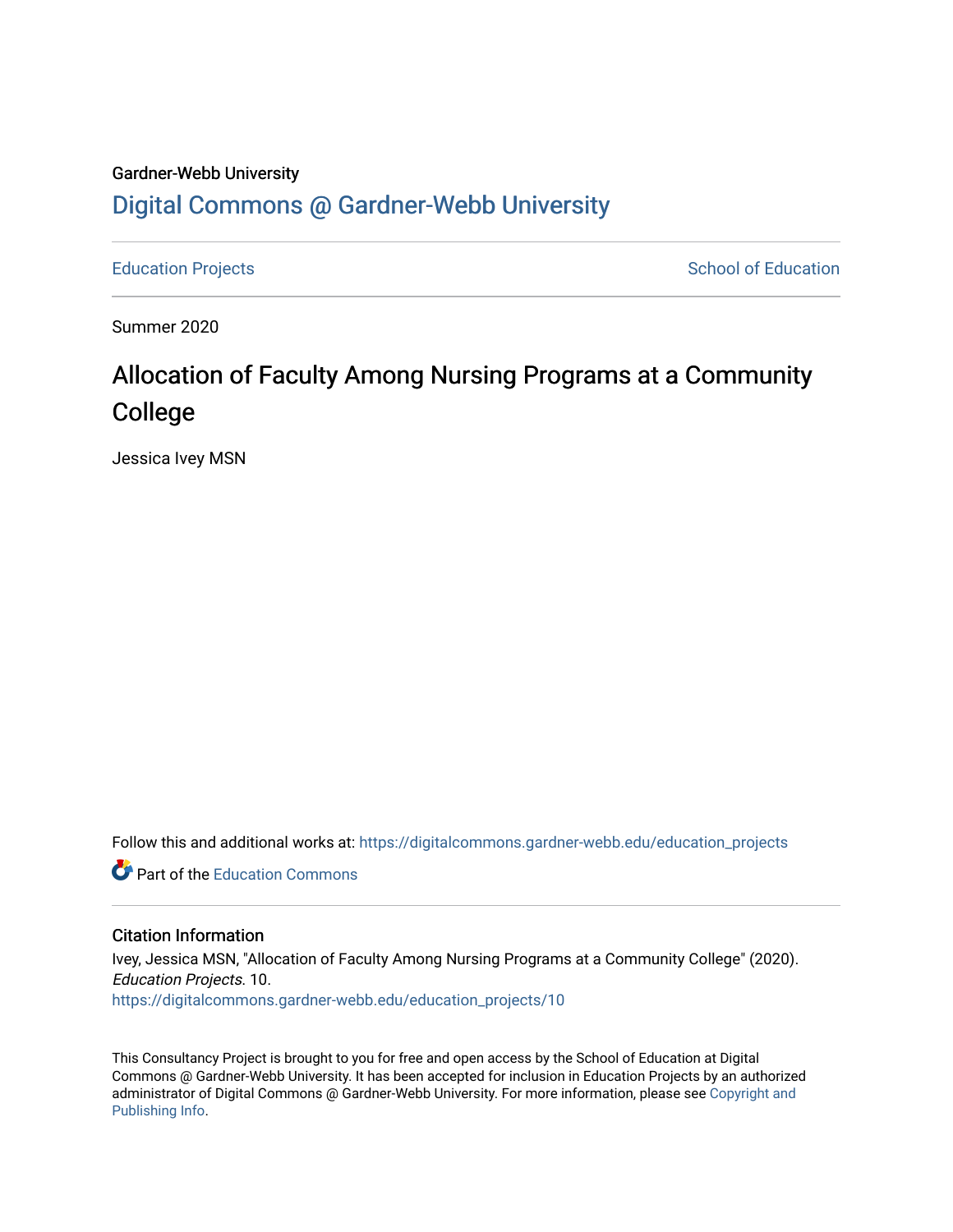# **Consultancy Project Executive Summary**

| Organization:             | Gardner-Webb University School of Education                                   |
|---------------------------|-------------------------------------------------------------------------------|
| Project Title:            | Allocation of Faculty Among Nursing Programs at a<br><b>Community College</b> |
| Candidate:                | Jessica Ivey, MSN                                                             |
| <b>Consultancy Coach:</b> | Dale S. Lamb, EdD                                                             |
| Defense Date:             | June 30, 2020                                                                 |
| Authorized by:            | Allison Abernathy, DNP, Dean of Health and Human<br><b>Services</b>           |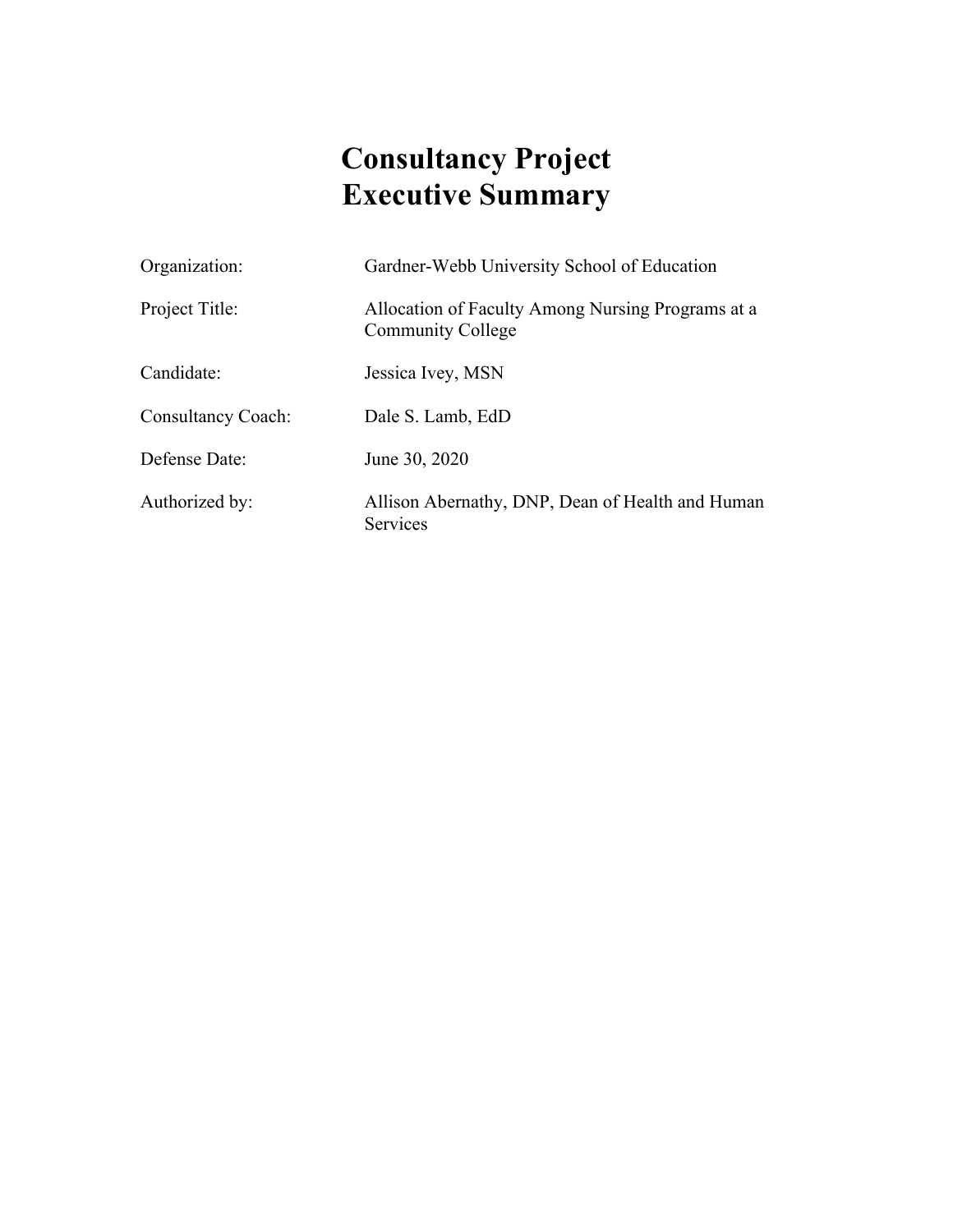# **Amendment History**

| Version   | Issue Date | Changes                               |
|-----------|------------|---------------------------------------|
| Version 1 | 5/21/2020  | Initial version.                      |
| Version 2 | 6/21/2020  | Formatting and minor editing changes. |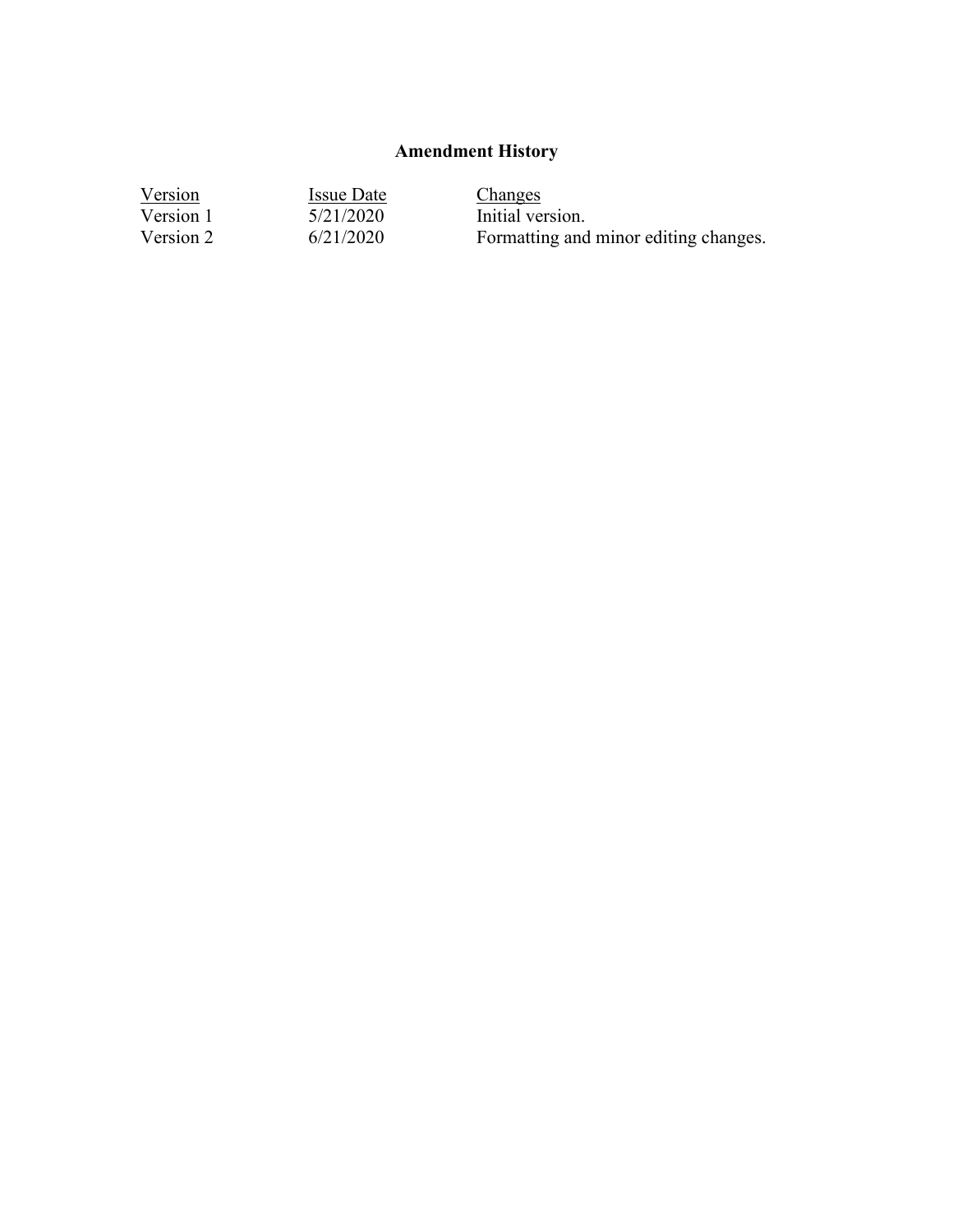### **Approval**

This consultancy project was submitted by Jessica Ivey under the direction of the persons listed below. It was submitted to Gardner-Webb University School of Education and approved in partial fulfillment of the requirements for the degree of Doctor of Education at Gardner-Webb University.

 $\mathcal{L}_\text{max}$  , and the contribution of the contribution of  $\mathcal{L}_\text{max}$ 

**\_\_\_\_\_\_\_\_\_\_\_\_\_\_\_\_\_\_\_\_\_\_\_\_\_\_\_\_\_\_\_\_\_\_\_\_\_\_ \_\_\_\_\_\_\_\_\_\_\_\_\_\_\_**

Dale S. Lamb, EdD Faculty Advisor Date Gardner-Webb University

Allison Abernathy, DNP, Site Advisor Date Dean of Health and Human Services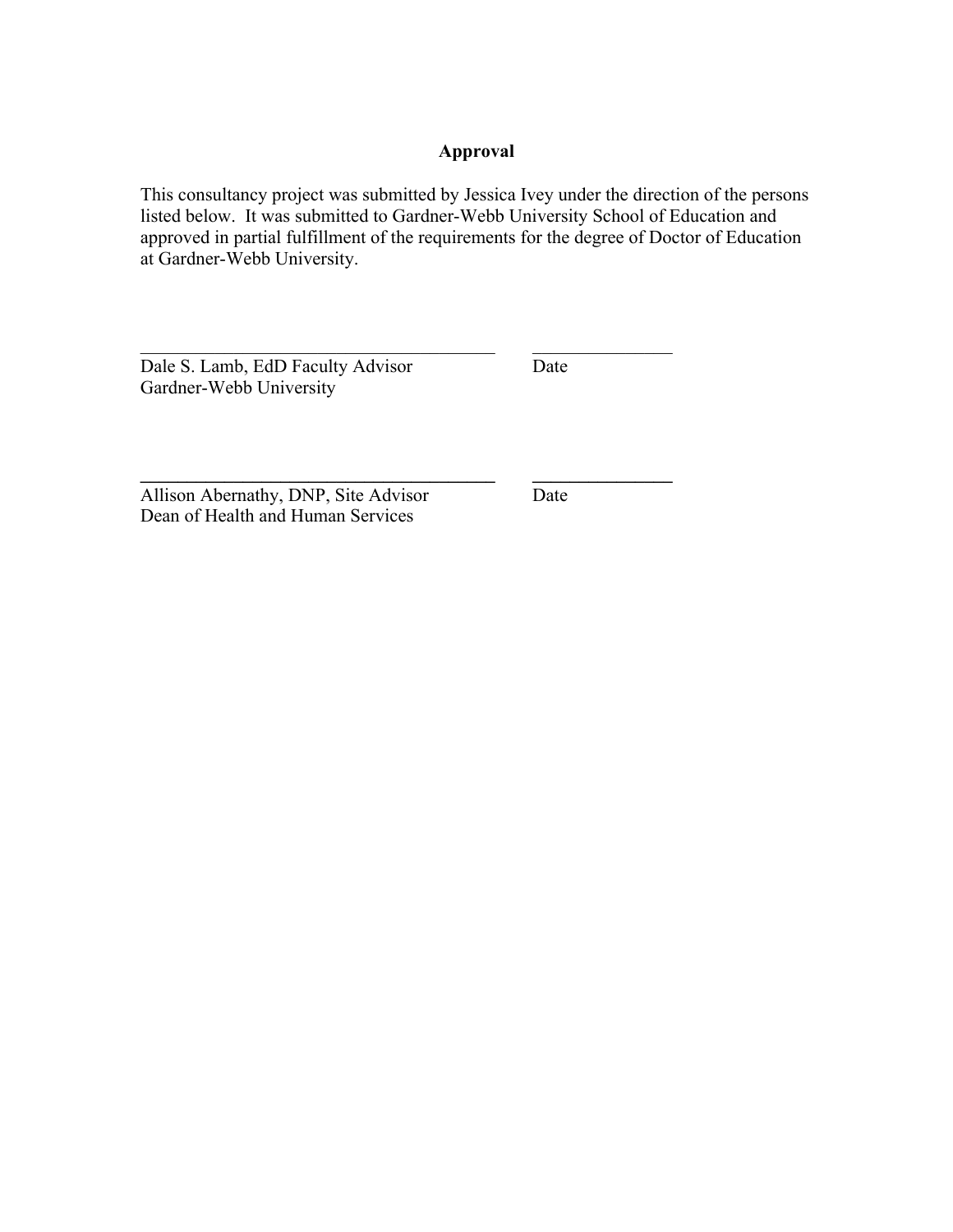#### **Acknowledgements**

My journey through my doctoral degree has been influenced by so many situations and people. I refer to it as a journey because each step, class, semester, and year, I have grown and gained new knowledge. It has been a long and difficult journey, but so well worth it.

There are so many people that deserve acknowledgment, there is no way to list them all. First, I would like to thank my wonderful husband Rich and my daughter Katelyn. I feel like my husband has earned this degree as much as I have. This would not have been possible without their continuous love, support, and sacrifice. The Lord knew exactly what He was doing when he made us a family. Thank you for allowing me to pursue my dreams.

Next, I would like to thank my family and friends. Each of you have supported and encouraged me throughout the years. The constant words of encouragement, praise, and faithful prayers have helped maintain my drive to keep going. I have been blessed with good role models my entire life and I believe that is what has pushed me to be my best.

I also owe gratitude to my site advisor, Dr. Allison Abernathy. Dr. Abernathy has been an influential person for me throughout most of my career. It was a great pleasure to be able to work alongside her once again. I am grateful that she allowed me to work with her on a great project.

I would like to thank the professors at Gardner-Webb University. Their hard work and dedication to this program is evident in how much they care for each student. My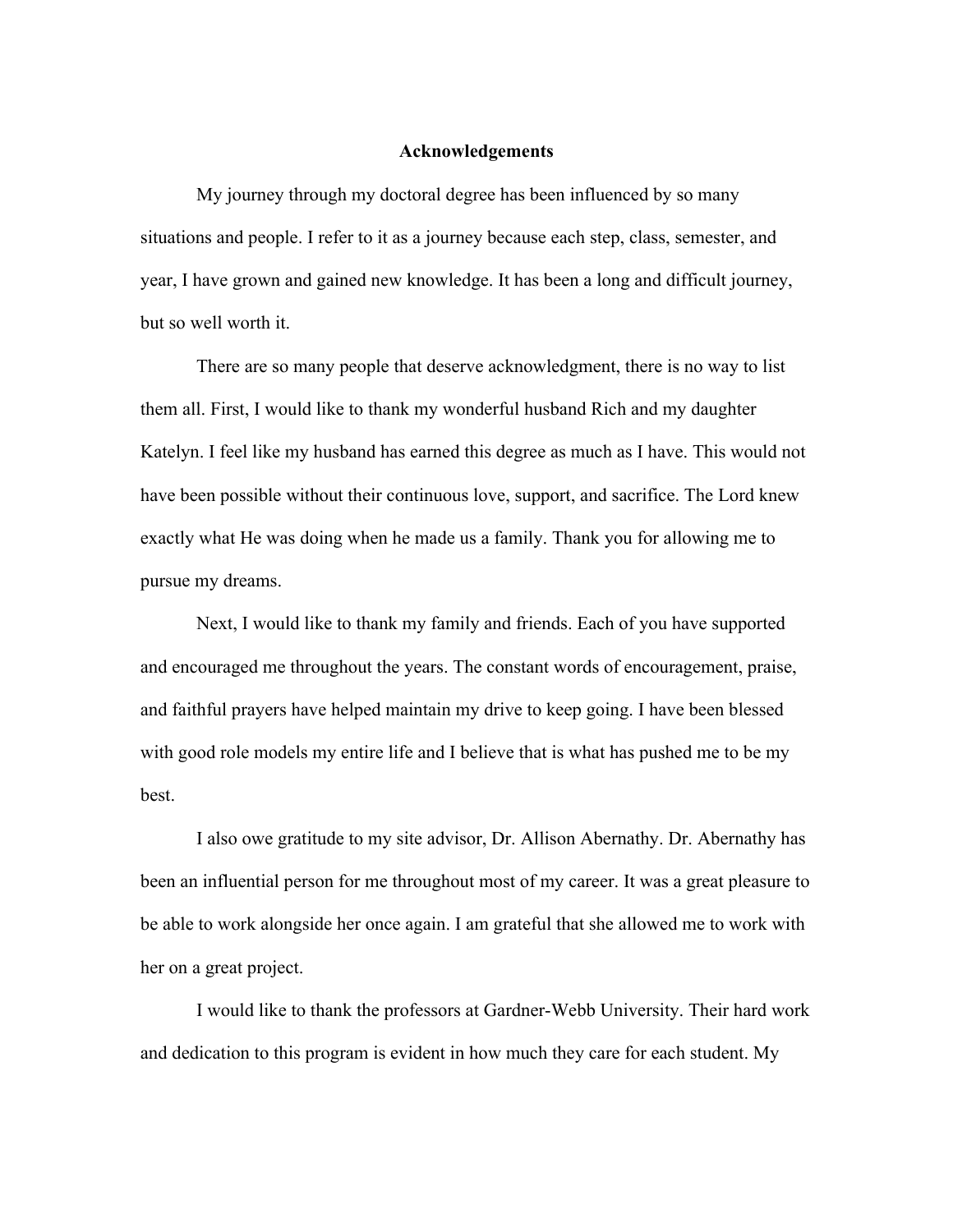cohort's meaningful conversations in class, applying new knowledge, and being open to new ideas taught me so much about myself.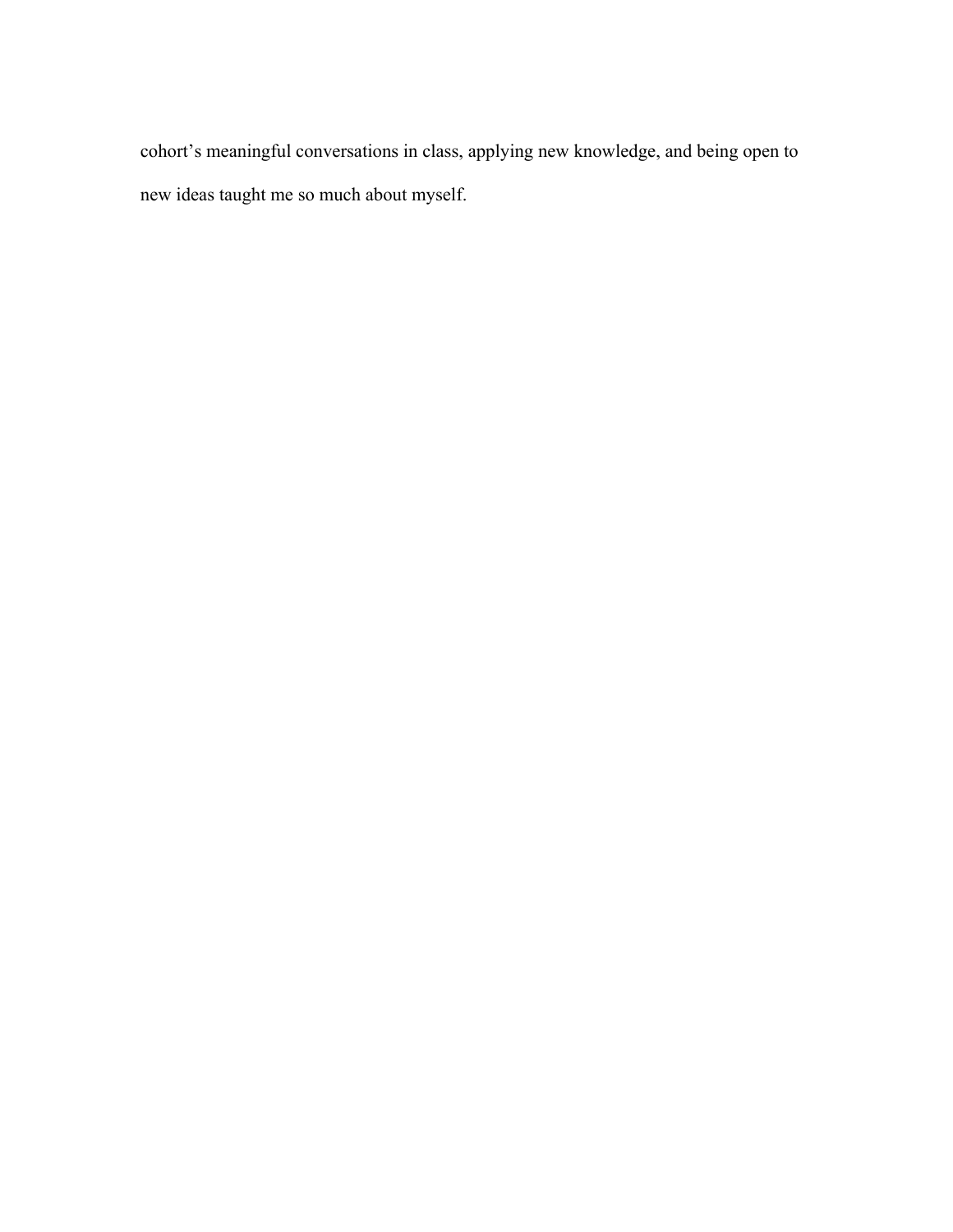### **Abstract**

Allocation of Faculty Among Nursing Programs at a Community College, Ivey, Jessica, 2020: Consultancy Project, Gardner-Webb University.

Organizational structure is important in any business to ensure that organizational mission and goals are being met. The structure defines roles, establishes a hierarchy, and creates the culture for the organization. Establishing the structure will assist with communication, decision-making and the overall culture of the organization. Gaston College expressed a need to redesign their structure by combining all their nursing programs to create a School of Nursing. Currently, each nursing-related program is separated into their own departments/programs. This includes faculty and staff assigned to one program instead of allocating staff to multiple programs. This project consists of defining new roles, tracking faculty time, and monitoring the use of adjunct faculty.

*Keywords*: organizational structure, organizational culture, leadership, hierarchy, merging a nursing program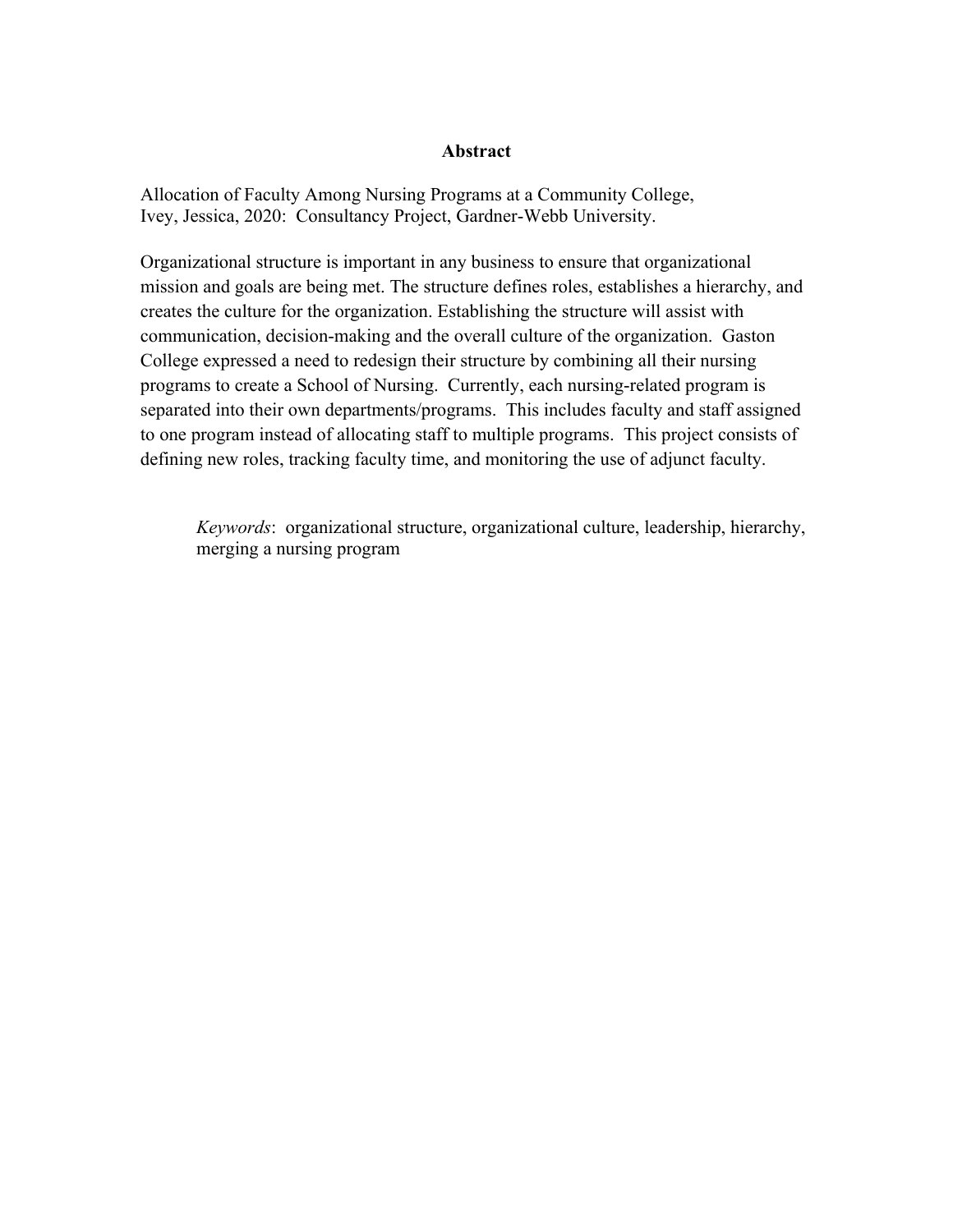### **Table of Contents**

| $\mathbf{1}$ |  |
|--------------|--|
|              |  |
|              |  |
|              |  |
| 2            |  |
|              |  |
|              |  |
|              |  |
|              |  |
|              |  |
|              |  |
|              |  |
|              |  |
|              |  |
| 3            |  |
|              |  |
|              |  |
| 4            |  |
|              |  |
|              |  |
|              |  |
|              |  |
|              |  |
|              |  |
| 5            |  |
| 6            |  |
|              |  |
|              |  |
| 7            |  |
| 8            |  |
| 9            |  |
|              |  |
|              |  |
|              |  |
|              |  |
|              |  |
|              |  |
|              |  |
|              |  |
|              |  |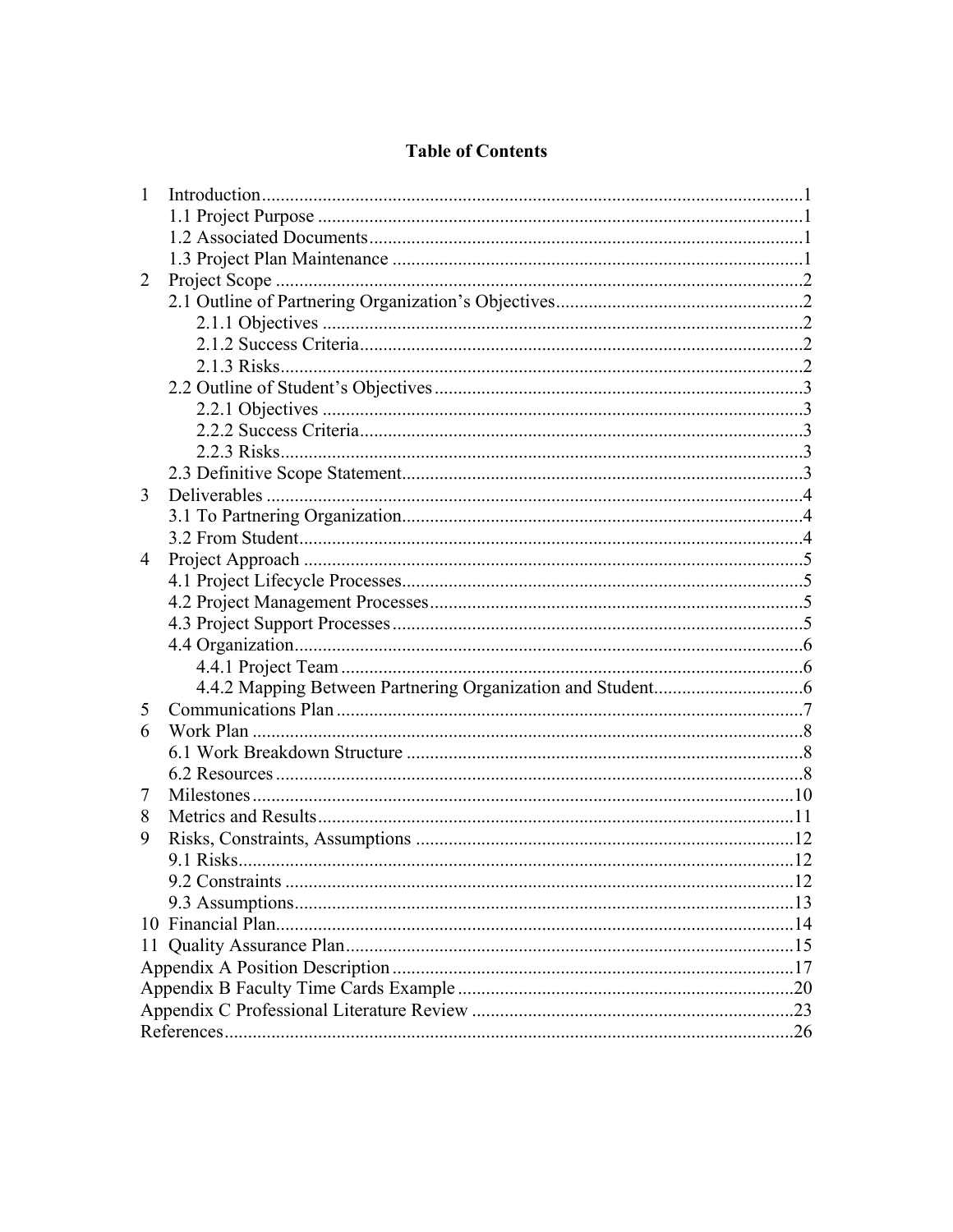#### **1 Introduction**

#### **1.1 Project Purpose**

Gaston College was founded in 1963 and has grown into one of the largest community colleges in North Carolina. The college promotes high-quality, comprehensive educational programs (Gaston College, 2020). Currently, the nursing programs at Gaston College are separated by discipline. Gaston College has three separate nursing options: Practical Nurse (PN) program, Associate Degree Nurse (ADN) program, and an LPN-RN option. The programs do not share instructors, budgets, or facilities. The organizational structure within the nursing programs creates a problem with how these programs operate. Organizational structure is defined as "the formal configuration between individuals and groups regarding the allocation of tasks, responsibilities, and authority within the organization" (Ajagbe, et al., 2016, p.65). Establishing the structure will assist with communication, decisionmaking and the overall culture of the organization.

The goal is to combine these programs under one umbrella and have a "School of Nursing" so that the college can achieve performance outcomes for all programs. The project will include redesigning the organizational chart, updating job descriptions, and allocating staff to the different programs and facilities.

### **1.2 Associated Documents**

Nursing Director job description (Appendix A) Faculty time cards example (Appendix B) Professional Literature Review (Appendix C)

### **1.3 Project Plan Maintenance**

The project plan was discussed and approved by the site advisor. The maintenance plan for the project was updated each semester with input from the dean. Once the new nursing director position was filled, she was included in the meetings. Meeting topics included reviewing project goals, faculty relationships, and financial gains.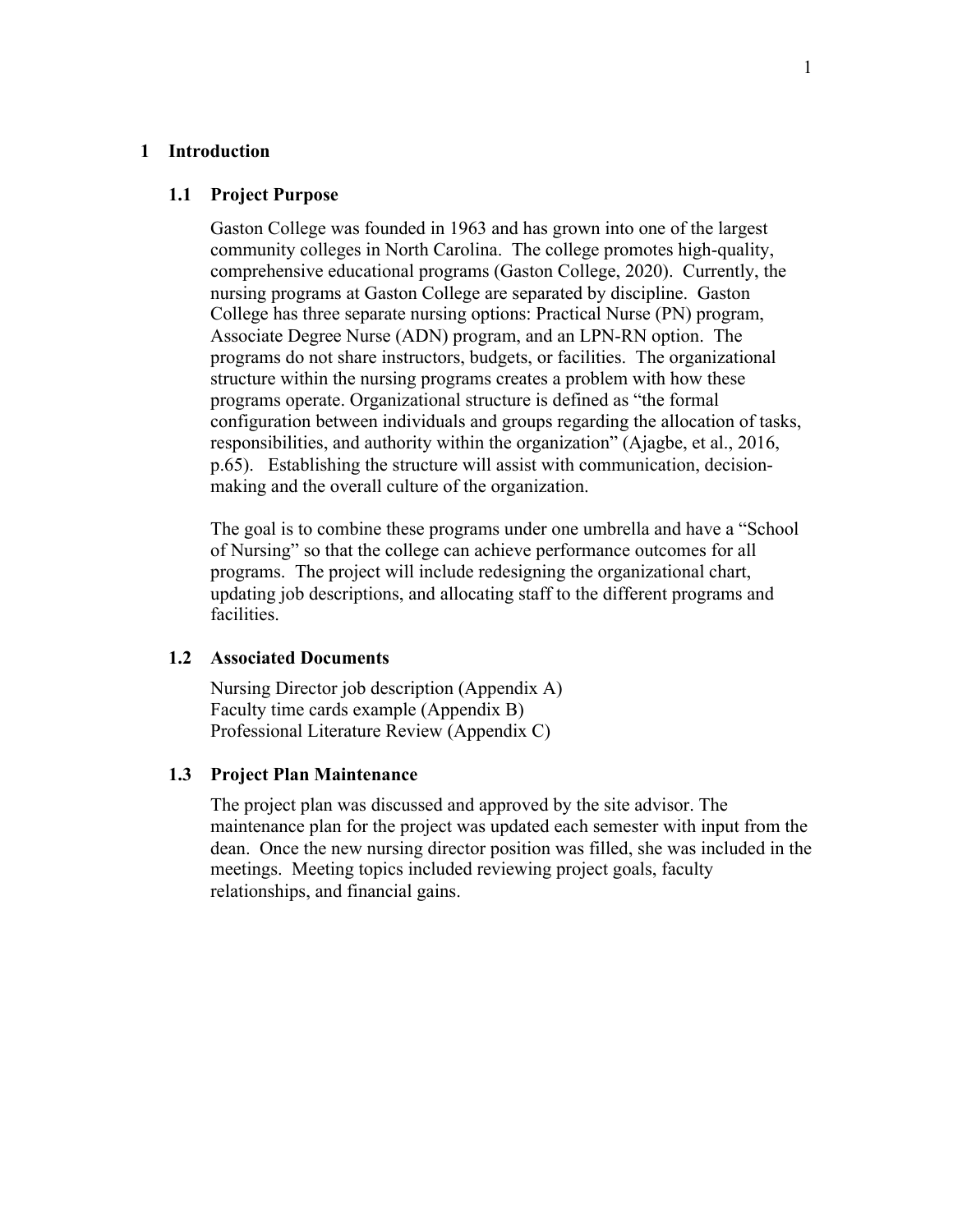### **2 Project Scope**

This section provides an overview of the project's objectives, both from the partnering organization's perspective and from the student's perspective. The key success criteria and major risks are highlighted*.*

### **2.1 Outline of Partnering Organization's Objectives**

### **2.1.1 Objectives**

The vision for the nursing programs at Gaston College is to be a cohesive school of nursing. The leaders and the faculty see an opportunity for teaching across all programs and sharing resources including, equipment, labs and classrooms. The Dean of Health and Human Services, along with the finance department at the college, wish to streamline the budget into one for all programs. This will help with expenditures related to simulation equipment, computers, and fees associated with accreditation. A decrease in expenses was anticipated due to the decreased need for adjunct faculty in the clinical environment and the use of shared equipment and space.

### **2.1.2 Success Criteria**

The main objective was to ensure that nursing students at Gaston College receive a high-quality education so that they can become professionals in the community. The faculty at the college place the students as their number one priority when making decisions. Their ultimate goal is to see the students succeed by performing well in all classes. Success is measured by students maintaining a passing grade in all classes, passing the National Council Licensure Exam (NCLEX) and securing jobs in the nursing profession.

### **2.1.3 Risks**

There were several risks involved for the organization with the project, one being the magnitude of the project itself. Originally the first goal was to move the location of the PN program to the main campus and then start with restructuring. Moving an entire program proved to be extremely difficult so the decision was made to restructure first and continue to work on a plan for moving the location. Other risks associated with the project were time, financial means, willingness of faculty, and space.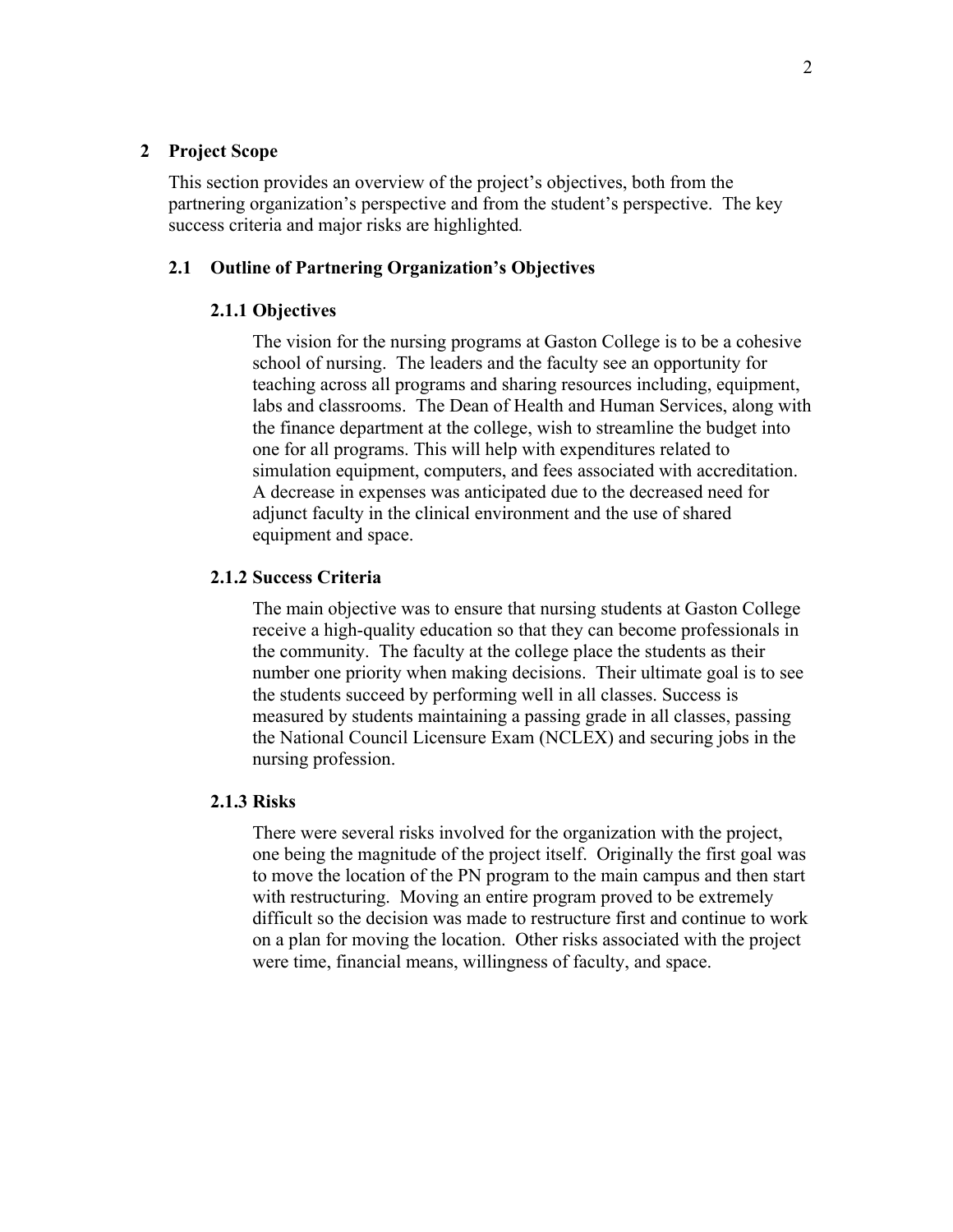#### **2.2 Outline of Student's Objectives**

#### **2.2.1 Objectives**

The first objective was to appoint a nursing director to oversee all the nursing programs. Also included was analyzing the new leadership position's effectiveness in moving the nursing program forward*.*  Other objectives included evaluating faculty schedule cards in relation to actual teaching time to ensure all teaching time was being verified. This was accomplished by calculating faculty teaching, lab, clinical, and office time to allocate time within different programs. The evaluation of clinical time was key to decrease use of adjunct faculty.

### **2.2.2 Success Criteria**

The success of the project was measured in several ways. The decrease use of adjunct faculty was measured by obtaining the financial statements for each department. Faculty time cards were reviewed to ensure all faculty were meeting their workload hours according to their job descriptions.

### **2.2.3 Risks**

The risk associated with the undertaking of this project was primarily for the faculty involved in this change. When change occurs, there is always the possibility that employees will not adapt to the change and choose to leave the organization. Resignations can lead to vacant positions within the organization.

Initiating change in an academic setting will not only affect faculty but may affect students as well. Altering instructors, location, and curriculum may have a negative impact on student's performance. Also, any changes in curriculum may have an influence on National Council Licensure Exam (NCLEX) pass rates.

#### **2.3 Definitive Scope Statement**

The consulting student will assist in the evaluation and restructuring of the nursing programs at Gaston College.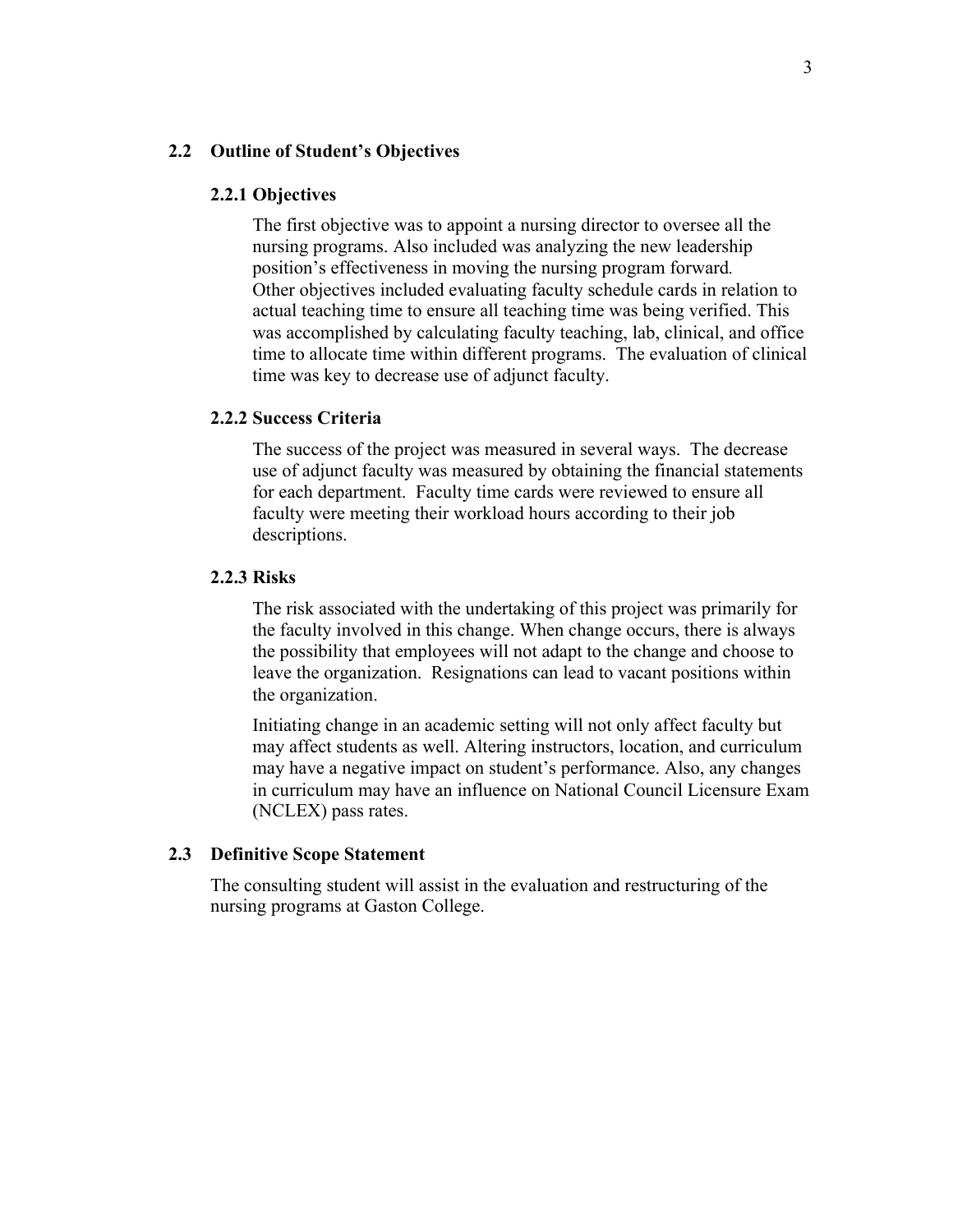### **3 Deliverables**

### **3.1 To Partnering Organization**

The first deliverable to the organization was to implement a new leadership position that has authority over all nursing programs. This was achieved and implemented early in the project. The new nursing director had to be in place to ensure that other changes could be implemented. A second deliverable was the program's need for a way to report, evaluate, and track faculty teaching time. This was trialed over one semester then implemented the following semester. The strict oversight of the teaching time allowed for full-time faculty to include clinical in their teaching load. This, in turn, helped to decrease the need for adjunct faculty. The last deliverable, moving all nursing programs into one building, is still ongoing.

The timeline for the project deliverables was followed and adjusted as needed.

### **3.2 From Student**

The deliverables for the student included working with faculty at a local community college to learn best practice about organizational structure, culture, and formulating change. Also, assisting with research from other colleges, universities, and accrediting bodies were deliverables from the project.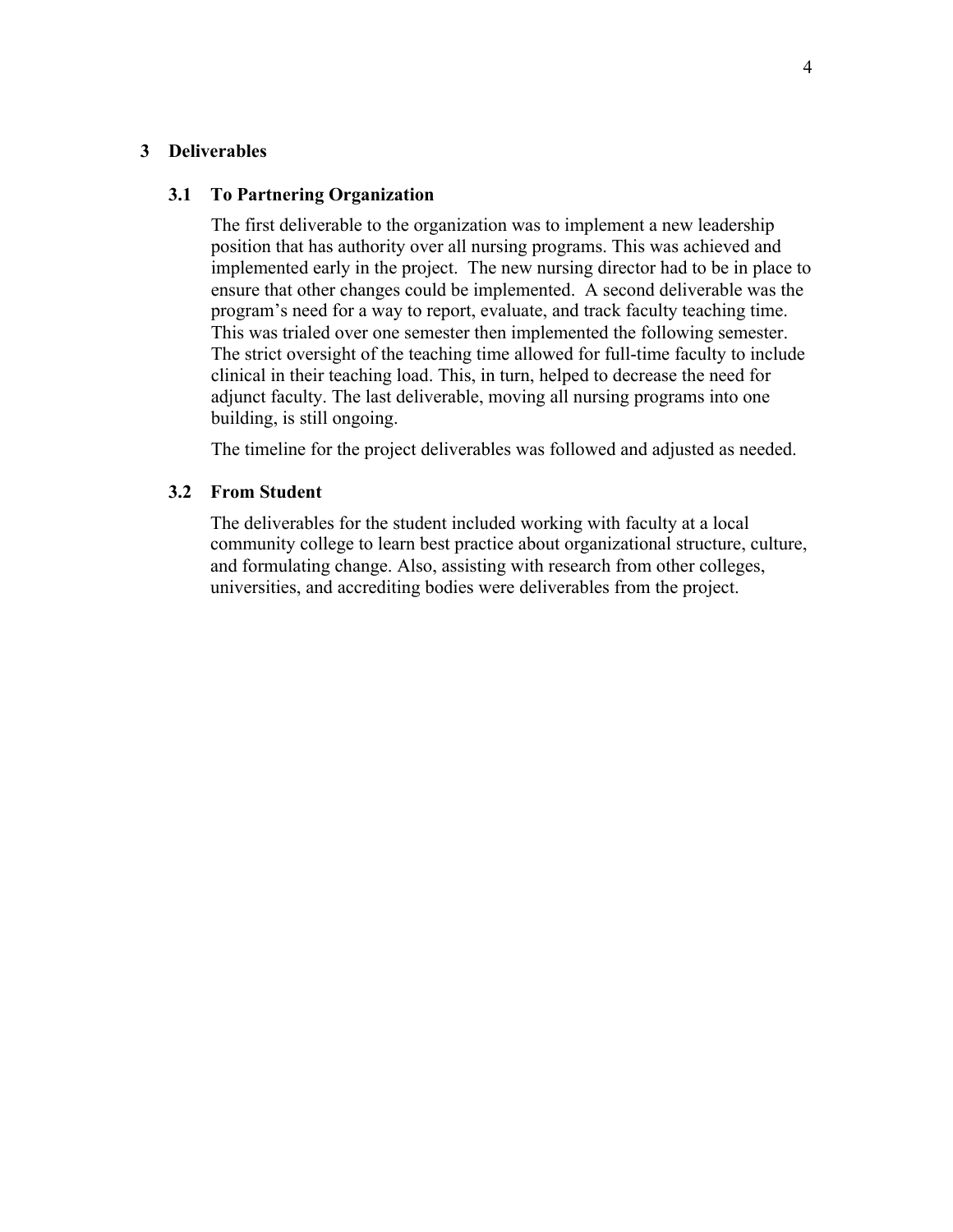### **4 Project Approach**

### **4.1 Project Lifecycle Processes**

The overall approach to starting this project was to first establish goals. Initially, our first goal was to move the physical location of the Practical Nurse program to the main campus. However, it was soon realized that other things would have to put in place first before that could occur. The major points associated with the project were as follows:

- Partnering with faculty: Faculty were included and supported throughout the process.
- Job Description: A new job description was created and approved by college administration. The position was posted and filled internally.
- Meetings and site visits: I attended faculty meetings to discuss project, timecards and clinical. I met regularly with site advisor and nursing director.
- Research: Research on other college nursing programs, mergers, and organizational restructuring best practices.
- Reporting: Several presentations were made to senior administration on the process of the project and the goals moving forward. Administration is aware of the need to move the practical nurse program to the main campus.

### **4.2 Project Management Processes**

Project management was monitored with regular communication and collaboration with the dean, nursing director, and faculty. The dean was in constant communication with college administration. We met face to face at least once per semester and more frequently during action phases of the project. Faculty and staff were updated as the project moved forward. Faculty were brought in during several phases to assist with changes.

### **4.3 Project Support Processes**

The consultancy project plan was initiated by the Dean of Health and Human Services and supported by administration at the college. The project was then presented to the faculty with goals, objectives, and the roles they would play in the project. There was continuous support through the project's lifecycle from faculty and administration.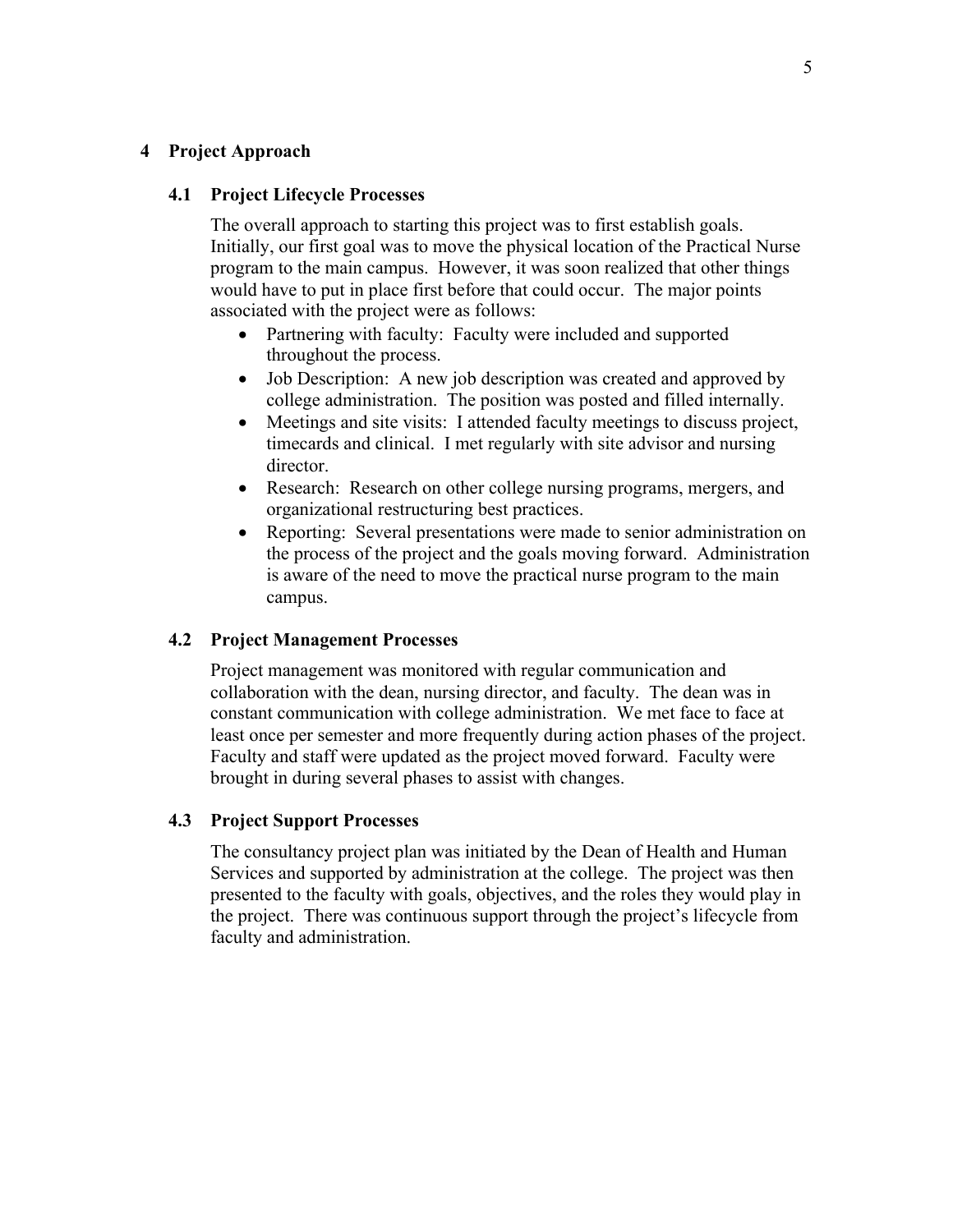### **4.4 Organization**



### **4.4.1 Project Team**

The project team consisted of Dr. Allison Abernathy (Dean of Health and Human Services), Leslie Pressley (Nursing Director), and Jessica Ivey (Student Consultant).

Other members, on an as-needed basis, were representatives from Academic Affairs, Finance, and nursing faculty.

### **4.4.2 Mapping Between Gaston College and Student**

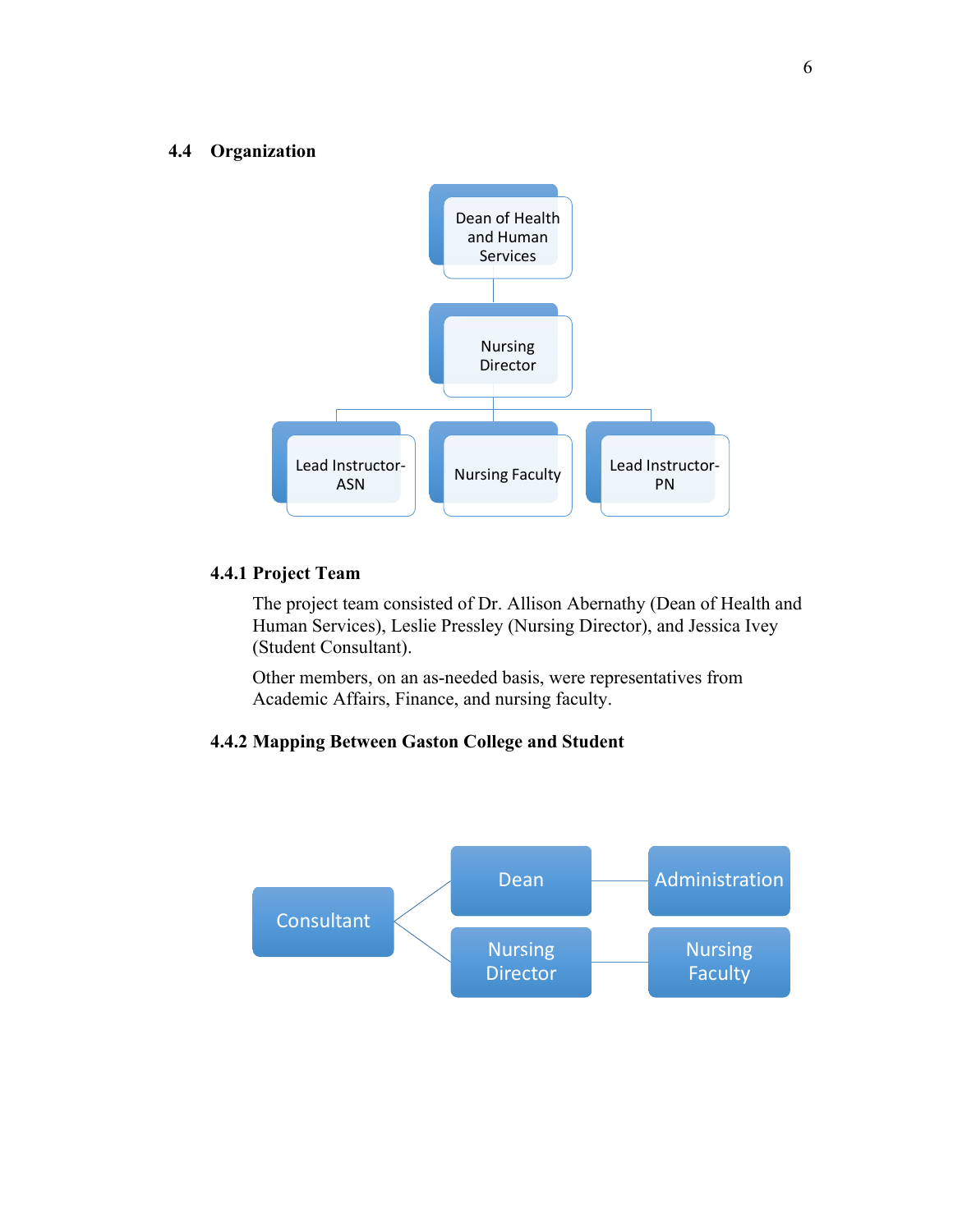### **5 Communications Plan**

The communication plan outlines what information was communicated to key stakeholders throughout the project and what communication is still needed.

| Stakeholder               | What<br>information<br>is needed                          | Why is<br>information<br>needed                                                                                                                           | When will<br>they get<br>information                   | How will they<br>get information                                                                                                                                                 |
|---------------------------|-----------------------------------------------------------|-----------------------------------------------------------------------------------------------------------------------------------------------------------|--------------------------------------------------------|----------------------------------------------------------------------------------------------------------------------------------------------------------------------------------|
| <b>Nursing</b><br>Faculty | • Policy<br>changes<br>$\bullet$ Job<br>descriptions      | To ensure that all<br>faculty are aware<br>of the constant<br>changes going<br>on with the<br>project.                                                    | At least<br>monthly<br>and on an<br>as needed<br>basis | Email and<br>faculty meetings                                                                                                                                                    |
| Students                  | • Chain of<br>resolution<br>$\bullet$ NCLEX<br>pass rates | To interact with<br>the students and<br>inform them of<br>the changes that<br>may affect them<br>such as the new<br>role of nursing<br>director.          | Orientation<br>and<br>ongoing                          | Students have an<br>orientation<br>program at the<br>beginning of the<br>academic year.<br>Pass rates are on<br>the North<br>Carolina Board<br>of Nursing<br>(NCBON)<br>website. |
| Administration            | • Faculty time<br>cards                                   | How faculty<br>documents their<br>time affects how<br>finance reports<br>contact hours<br>with students.<br>Time should be<br>accurate and up<br>to date. | Each<br>semester                                       | Finance report<br>regarding faculty<br>time from dean                                                                                                                            |
| Community                 | $\bullet$ New<br>location of<br>PN program                | To keep<br>informed and<br>engaged with the<br>community at<br>large                                                                                      | <b>TBD</b>                                             | Website<br>Facebook                                                                                                                                                              |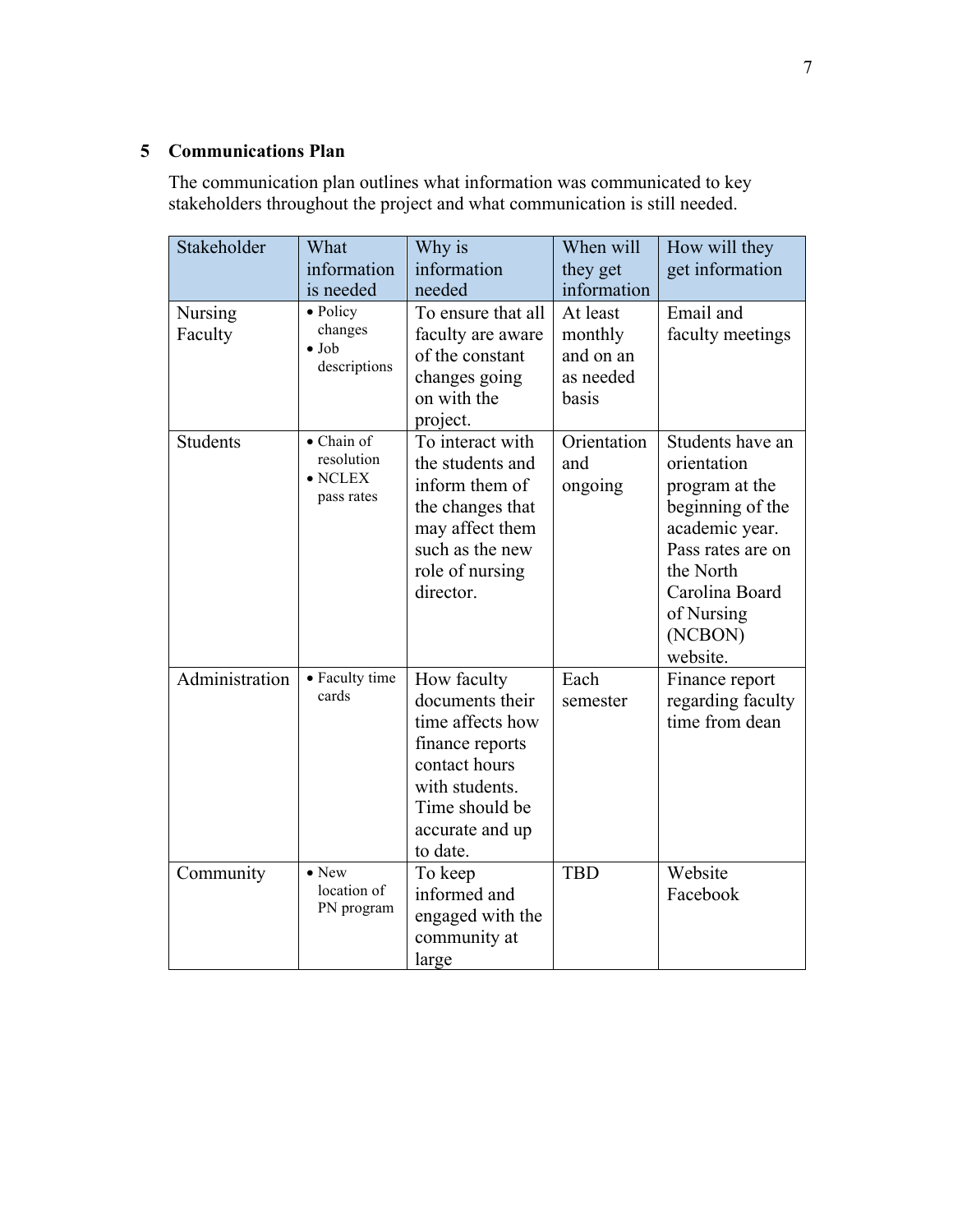### **6 Work Plan**

The work plan for the project started with a big, over-reaching goal and was narrowed down to small tasks. Each task completed was a step closer to the main goal.

### **6.1 Work Breakdown Structure**

First, we had to consult and have acceptance from the faculty in both programs. Faculty were given the facts about the project, why it was important, and how they, and students, would be affected. The faculty were brought together to discuss strategies to implement the changes. The faculty participated in a SWOT analysis.

Creating and filling the Nursing director position was an important next step. A job description was developed, North Carolina Board of Nursing (NCBON) approval was received, and the position was filled. The new nursing director was filled internally, and she was able to start work immediately. Analyzing faculty time cards was the next major undertaking for the project. Faculty work time was reviewed, and suggestions were made on how to make calculate time worked. Again, we met with faculty to review the issues and to receive suggestions. Senior leadership was present at this meeting to answer questions related to finance and the expectations regarding the budget. Faculty agreed that a certain number of faculty would pilot the new time cards.

Adjunct faculty expenditures were analyzed from the previous three years and were analyzed after every academic year during the course of the project. The results were reported to the dean, finance, and administration.

Research was completed on how best to move the practical nurse program to the main campus. This included a walk-through of current space and future usable space. We also discussed programs that could move to the open space left by the practical nurse program that would be equivalent with number of students and needed space. The information was presented to senior administration with hopes of moving in the future.

### **6.2 Resources**

The most essential resource for the project was the nursing faculty. They were crucial in the project's success. They were asked to meet multiple times with the dean, nursing director, consultant, and administration to implement the changes associated with the project. They provided knowledge and background of current and past procedures in each program.

Collaboration with similar nursing programs proved to be helpful to meet clinical requirements and see examples of how faculty record their teaching load.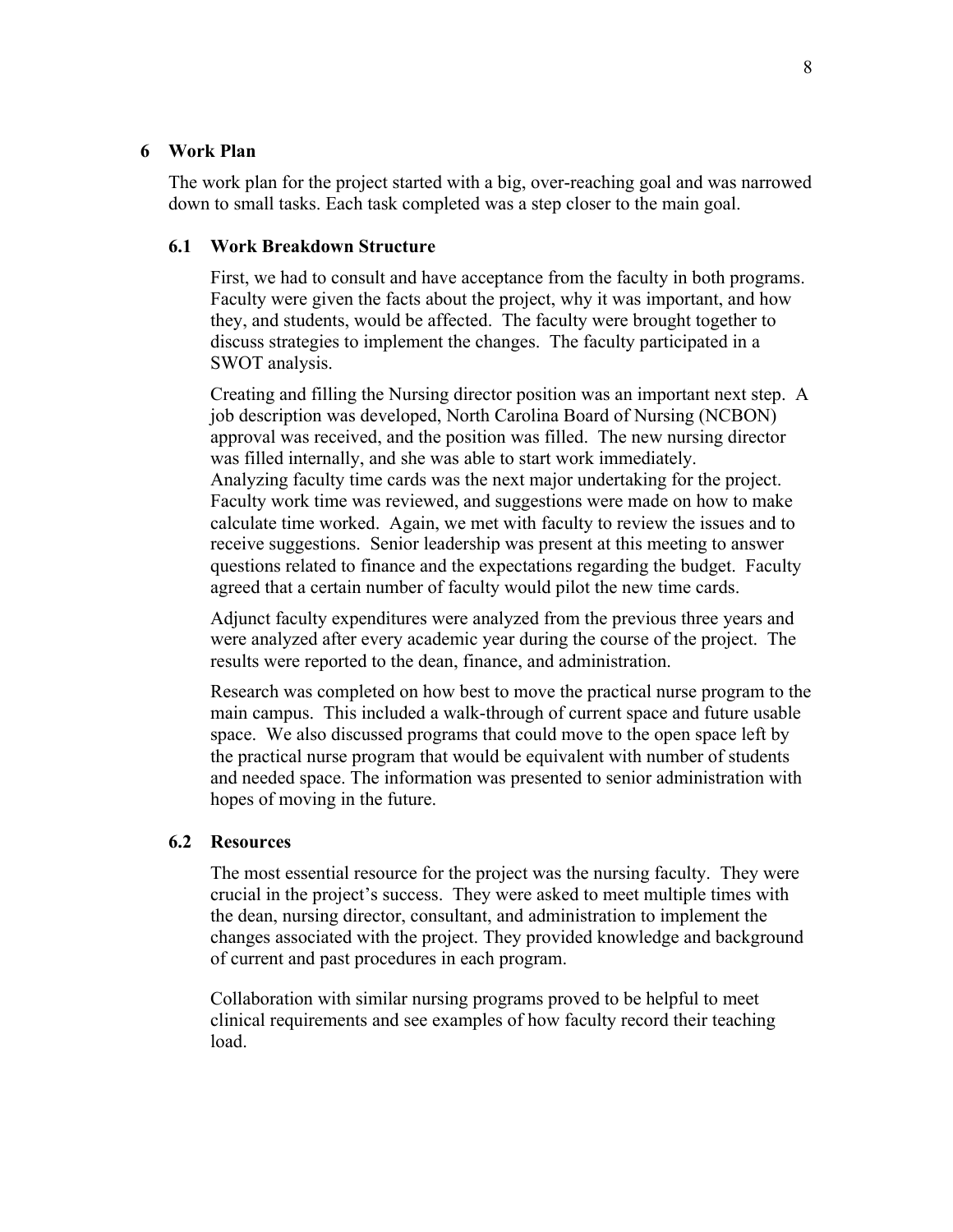North Carolina Board of Nursing and the National Council of States Board of Nursing were utilized to ensure that the project was meeting all regulatory requirements.

Materials such as flip charts, markers, paper handouts, Power Point, and door prizes were used in faculty meetings.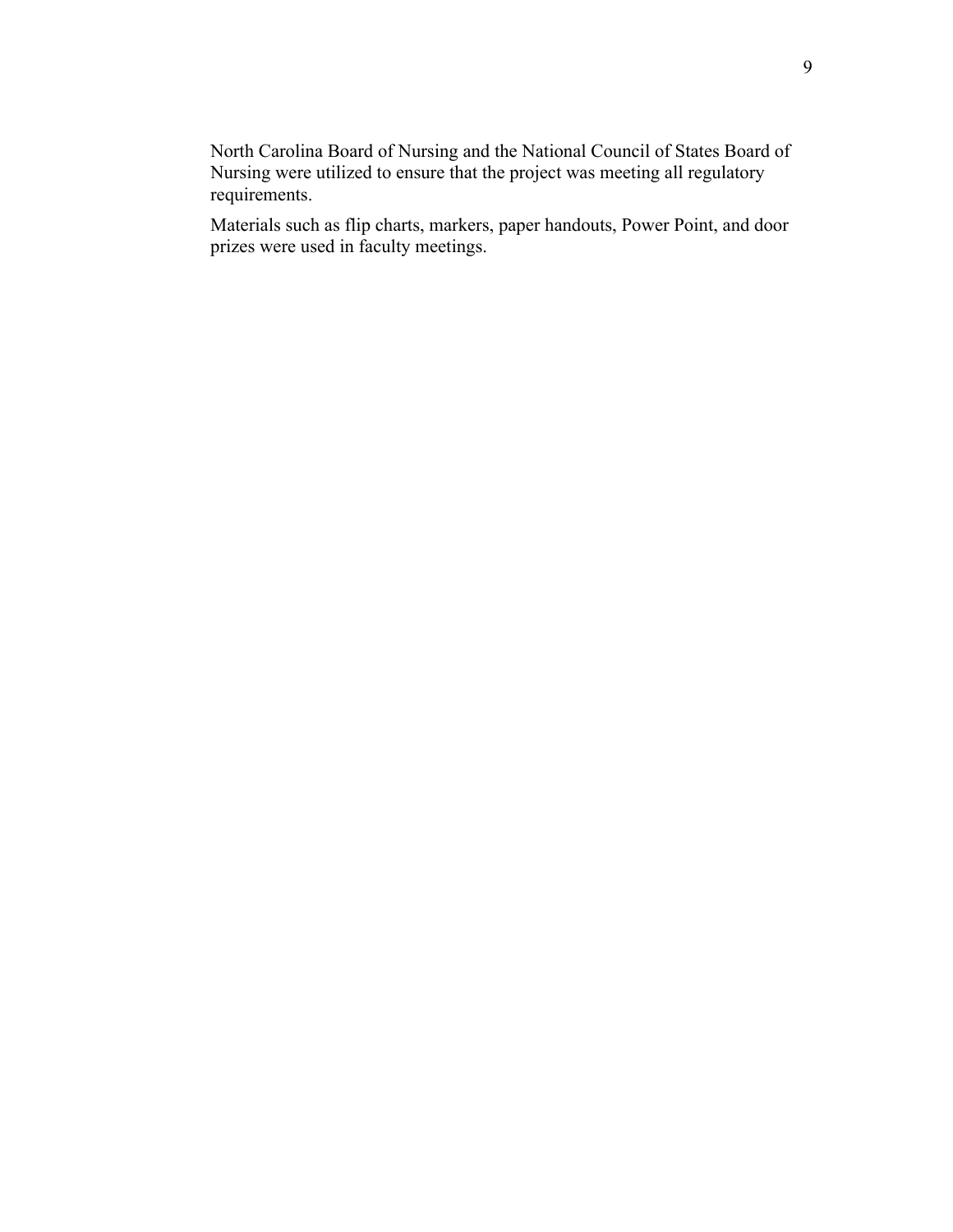### **7 Milestones**

The project milestones mimic the work plan. The first important step was to introduce the project to the faculty. It was important for them to be aware of the reason the project needed to move forward and the part they played in that.

Another significant milestone was the hiring of the nursing director. This position played a vital role in the project continuation and the relationships with faculty. Other key milestones represented the financial impacts from the projects.

| Milestone      | Title                                                                 | Forecast date  |
|----------------|-----------------------------------------------------------------------|----------------|
|                | Introduction of project to faculty                                    | November 2017  |
|                | Presentation of project to administration with                        | January 2018   |
|                | deliverable and timeline                                              |                |
| 3              | Nursing faculty meeting and SWOT analysis                             | April 2018     |
| $\overline{4}$ | Nursing Director position approved and filled                         | September 2018 |
|                | Faculty time cards developed and implemented                          | January 2019   |
| 6              | New organizational chart updated                                      | May 2019       |
|                | Analysis of adjunct faculty and numbers reported<br>to administration | August 2019    |
| 8              | Second proposal presented to senior leadership to                     | January 2020   |
|                | move all nursing programs to one campus                               |                |
| 9              | Relocation of PN program to main campus to                            | <b>TBD</b>     |
|                | have all nursing programs in one location                             |                |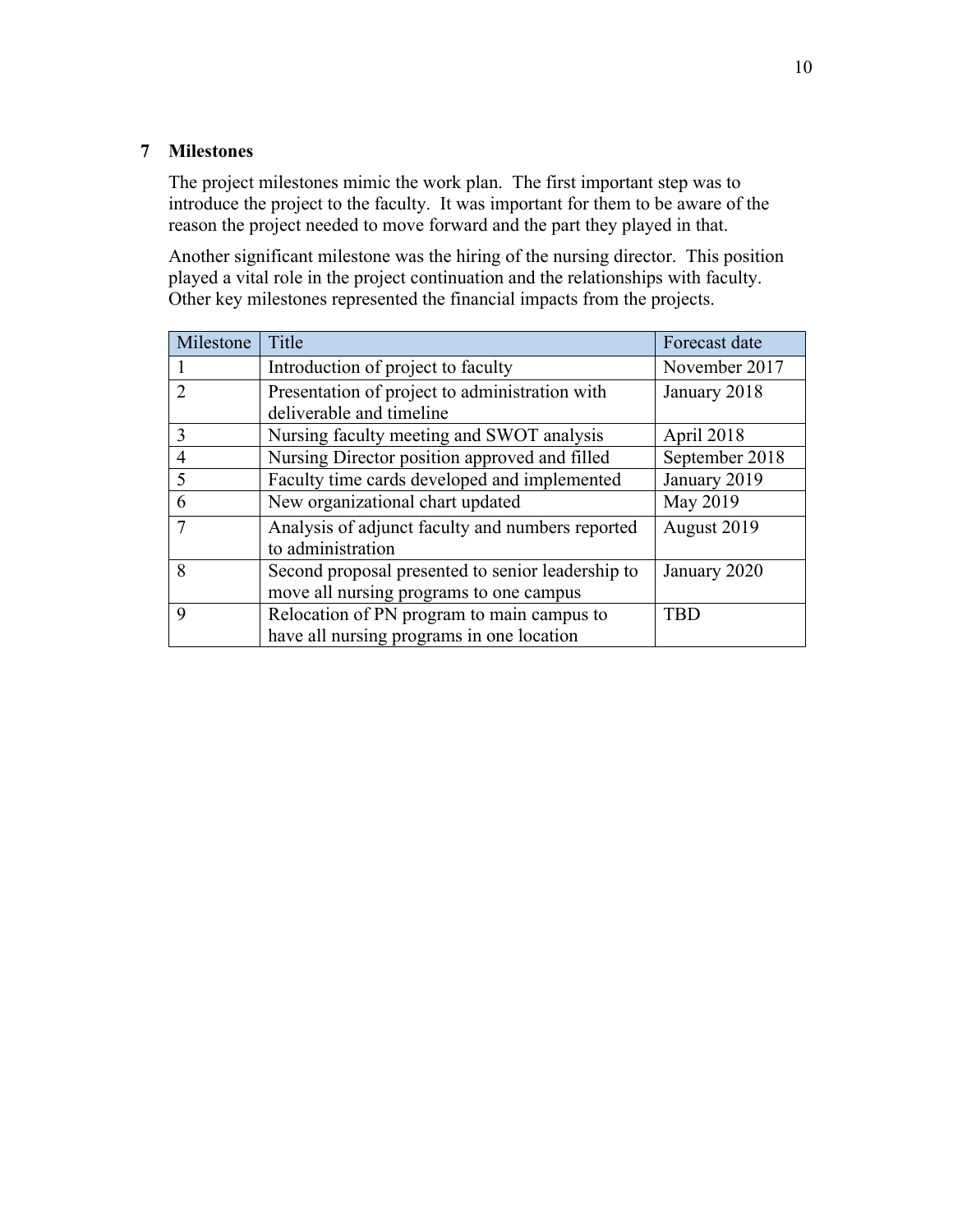### **8 Metrics and Results**

The number and amount of money spent for adjunct faculty has greatly decreased over the course of this project. This is related to faculty including clinical hours in their required full-time hours. The full-time faculty job description for nursing states that part of their hours are required to be in the clinical setting. In the past, these hours were transferred over for adjunct faculty to fill. Faculty obtaining hours in the clinical setting is needed to ensure that faculty are meeting their job descriptions.

As shown below, the money spent on adjunct faculty salaries has decreased substantially. In the Associate Degree Nursing program, there has been a savings of \$87,141 and the Practical Nurse program has a savings of \$10,124. This is a total savings of \$97,265.

| Year      | <b>PN</b> | <b>ADN</b> | <b>Total \$ Amount</b> |
|-----------|-----------|------------|------------------------|
| 2014-2015 | \$57,000  | \$179,726  | \$236,726              |
| 2015-2016 | \$76,760  | \$184,772  | \$261,532              |
| 2016-2017 | \$69,150  | \$183,472  | \$252,622              |
| 2017-2018 | \$69,823  | \$124,925  | \$194,748              |
| 2018-2019 | \$66,636  | \$97,631   | \$164,267              |

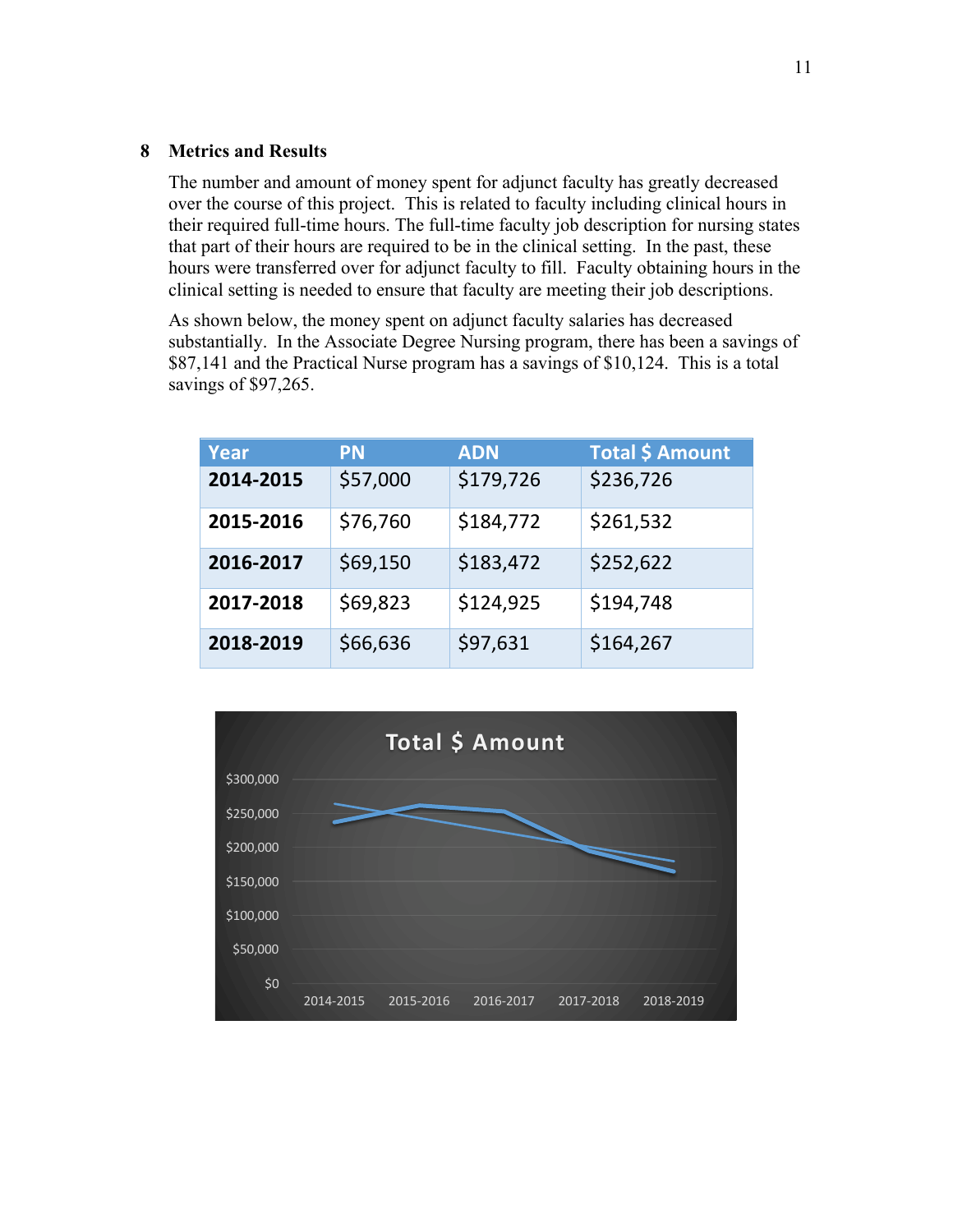### **9 Risks, Constraints, Assumptions**

### **9.1 Risks**

This section identifies the main project risks, their potential impacts, and the plan if they occur.

| <b>Risk</b><br><b>Description</b>        | <b>Mitigation Plan</b><br>(what to do to<br>avoid the risk<br>occurring)                                                                          | Contingency<br>Plan (what to<br>do if the risk<br>occurs)                     | Impact<br>(what the<br>impact will<br>be to the<br>project if<br>the risk<br>occurs) | Likelihood of<br>occurrence (e.g.,<br>$%$ , or high,<br>medium, low) |
|------------------------------------------|---------------------------------------------------------------------------------------------------------------------------------------------------|-------------------------------------------------------------------------------|--------------------------------------------------------------------------------------|----------------------------------------------------------------------|
| Faculty<br>resignations                  | Keep faculty<br>informed with<br>constant<br>communication.<br>Provide<br>opportunities for<br>faculty to voice<br>concerns and ask<br>questions. | Reevaluate<br>position and<br>post vacancy<br>if appropriate.                 | Loss of key<br>members to<br>faculty<br>team                                         | Medium                                                               |
| Inability to<br>fill vacant<br>positions | Analyze need to<br>fill current<br>positions.                                                                                                     | Redistribute<br>faculty<br>teaching load<br>to fill<br>unoccupied<br>classes. | Lack of<br>available<br>instructors<br>to teach<br>students.                         | Medium                                                               |
| Decrease in<br><b>NCLEX</b><br>pass rate | Continue<br>excellent<br>teaching<br>strategies in the<br>classroom, lab<br>and clinical to<br>maintain pass<br>rate above the<br>national mean.  | Evaluate<br>instructional<br>methods.                                         | Loss of<br>national<br>rankings for<br>first time<br>pass rates.                     | Low                                                                  |
| Decrease in<br>student<br>performance    | Provide<br>consistent<br>concept-based<br>instruction.                                                                                            | Provide one-<br>on-one<br>instruction in<br>learning<br>center.               | Decrease in<br>students<br>completing<br>the<br>program.                             | Low                                                                  |

### **9.2 Constraints**

Initially, the most discouraging constraint for the project was lack of cooperation with faculty. Faculty already had misconceptions about the reasons behind why this project was moving forward. Working to explain those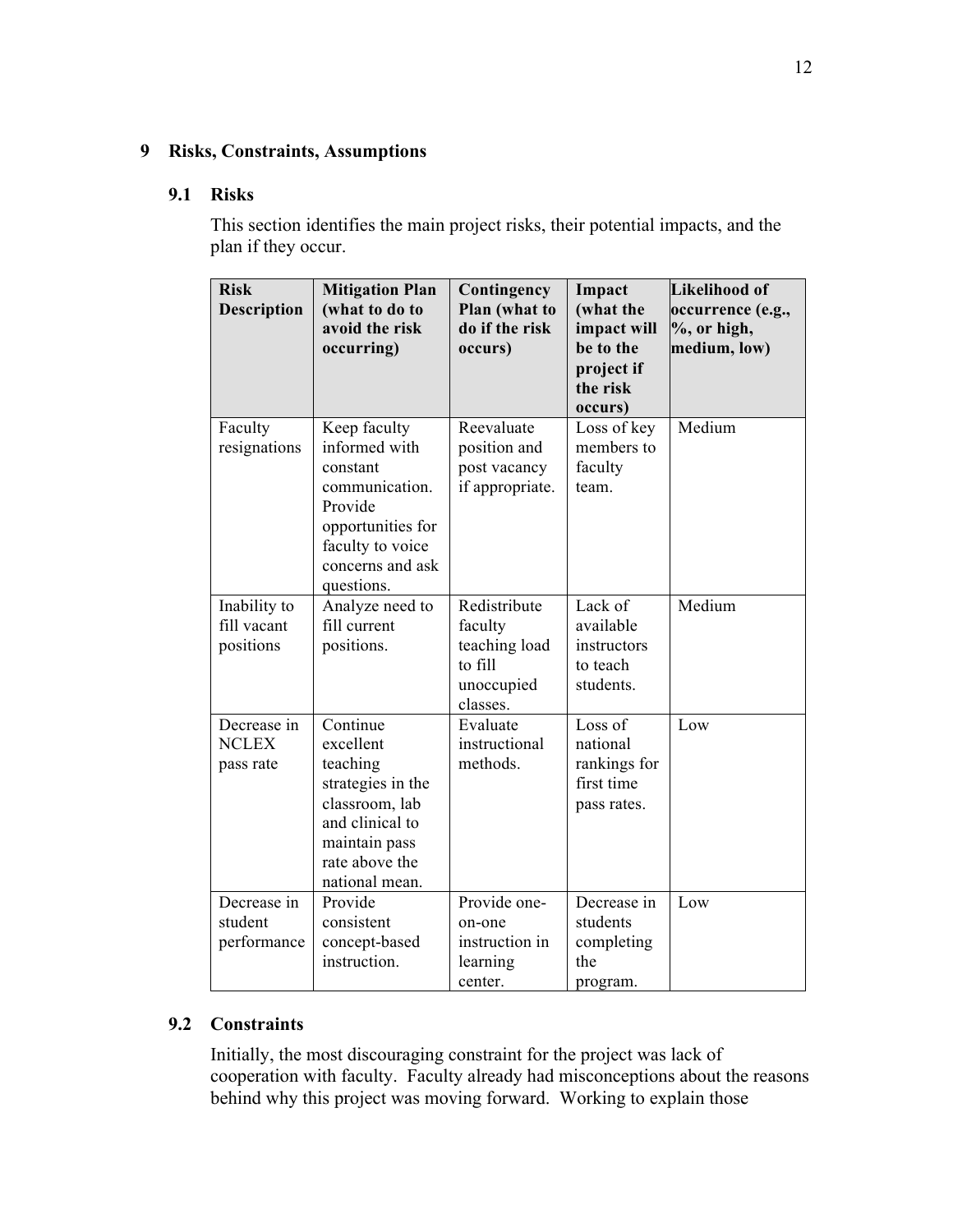misconceptions was difficult. Research shows that change within an organization is difficult and requires dedication and motivation. Employees input into change is crucial. "Employees involvement seeks to increase members' input into decisions that affect organization performance and employee's well-being" (Hussain et al., 2016, p. 124). Once the faculty understood the project's purpose, they were excited about the changes that would be occurring.

Also, the timeline of the project seemed to be a barrier. Nursing administration wanted to move quickly and get everything in place within a short time frame, but unforeseen circumstances caused a delay. Funding was also a hurdle that had to be overcome for the relocation of the practical nurse program to the main campus.

### **9.3 Assumptions**

The first major assumption made was that merging the Associate Degree Nursing program and the Practical Nurse program would provide additional and equal opportunities for students. Having both programs on the main campus would allow all students to share the updated classrooms, labs and simulation technology that the satellite campus is lacking. It is evident that students are priority for this program, and they want to see all of them succeed.

The nursing programs currently use adjunct faculty for clinical and occasionally in the lab. Full-time faculty were not including clinical time in their teaching load and were not meeting their required workload. Adding the requirement of clinical to full time workload helped decrease the amount of money being spent on adjunct faculty.

A final assumption was made by observation and collaboration with the faculty in the nursing program. Faculty from the Associate Degree Program and the Practical Nurse program will welcome the idea of collaborating in the classroom, lab, and clinical areas.Faculty want to be engaged and provide the best education possible to their students. Collaborating with other faculty will assist with developing lesson plans and simulation criteria. It will also ensure that instruction across programs is consistent.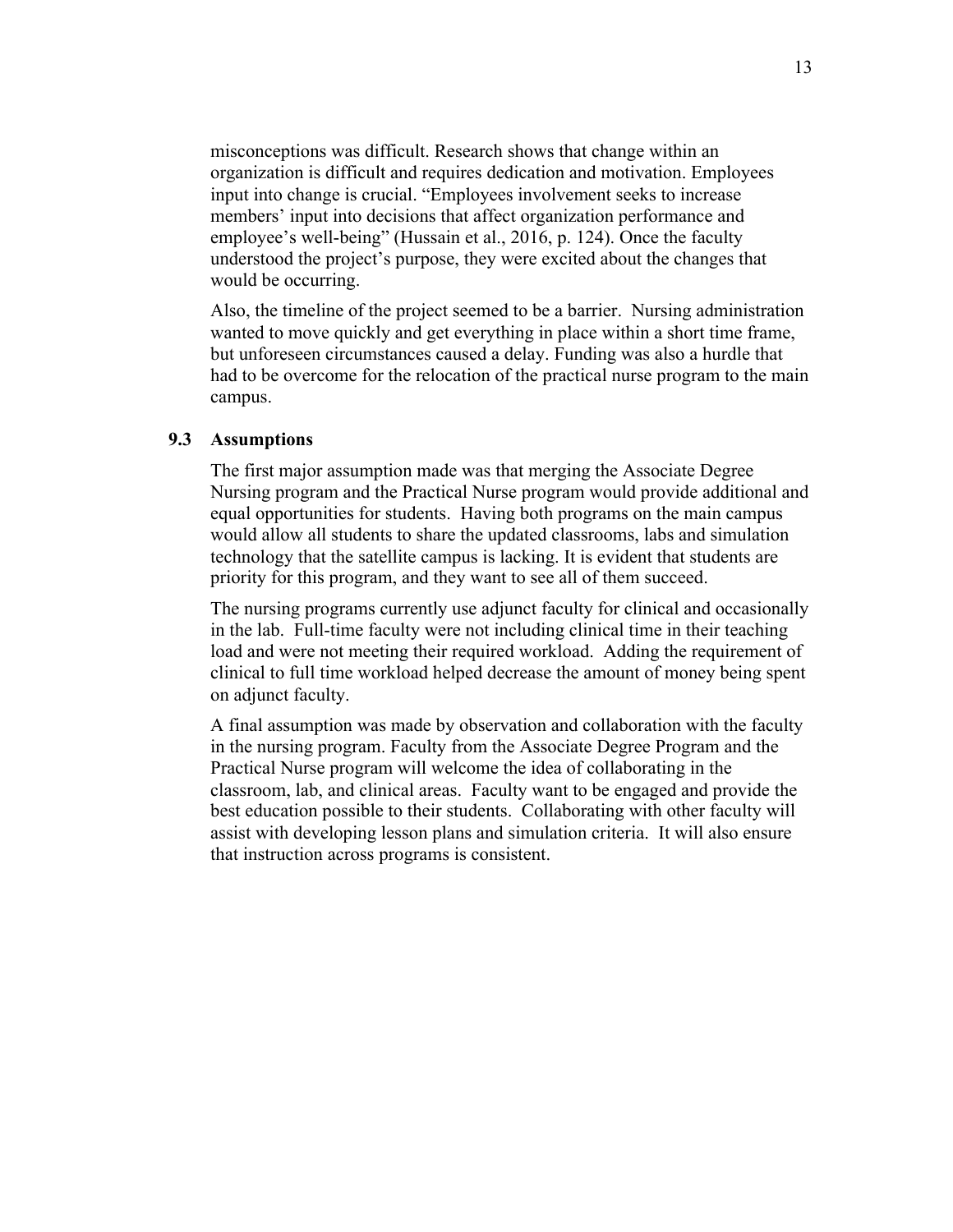### **10 Financial Plan**

The project had very little expenditures associated directly with the project. There was a slight raise in salary when the nursing director position was filled, but because the position was filled internally, it was not associated with a new salary cost.

As the college moves into relocating the Practical nurse program, there will be minimal expenditures associated with the move. There will be some cost associated with moving equipment, furniture, computers, etc. The space is available and allocated for the program which will limit the need for construction cost. There will be a small cost to install a two-way mirror in the simulation lab.

The plan for the budget moving forward will be for expenditures from all programs come from one budget. This will include adjunct faculty salaries, supplies, equipment, accreditation cost, and marketing. Also, included in this is the cost of accreditation. Combining the programs will allow this cost to decrease and allocate from one budget.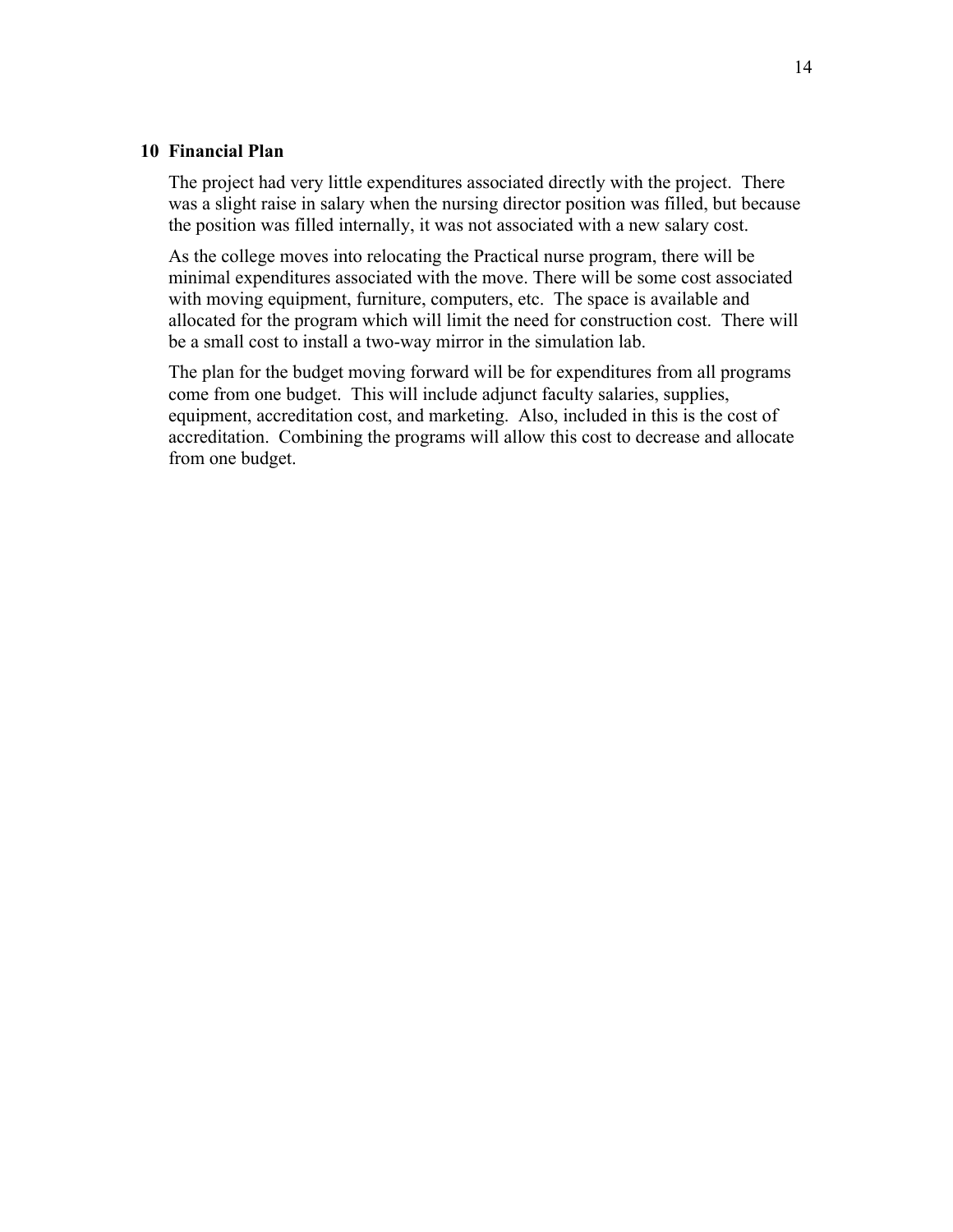#### **11 Quality Assurance Plan**

A proposal was made to merge the Practical Nurse and Associate Degree Nursing programs into a single department. Additionally, leadership within the Health and Human Services indicated a desire to re-locate the Practical Nurse program to the same physical location on the main campus. The new location would allow the faculty and staff to be more productive and allow faculty to teach across multiple programs. The merger of the two programs was approved by the Executive Council.

Merging the program options onto one campus will better utilize classroom space, equipment purchased, and distribute faculty teaching load. This would allow for better interprofessional labs and simulation scenarios for Practical Nurse and Associate Degree Nursing students. To offset the financial burden of moving the program, a proposal is being created that will display what other programs could take the place of the Practical Nurse program on the other campus. The proposal to move the Practical Nurse program to the main campus was not approved, but it will be reevaluated at a later time.

Faculty time cards were examined for accuracy. Several gaps were noted in actual class time, office hours and direct student instruction. Only two of the faculty time cards reflected clinical hours. Several meetings were held with faculty, finance, and leadership to determine the best way to account for faculty direct and indirect student hours. The faculty time cards were modified to assist with accuracy and convenience. The faculty developed a weekly time card that was approved by leadership, which will show more specific worked hours. The previous time card showed the time for the semester and did not allow for weekly changes. The time cards are completed and turned in to the director for approval. This has helped with faculty frustrations about not being able to show the hours they spend in direct contact with nursing students.

Expenditures related to the use of adjunct faculty for the nursing programs was examined from past and current years. Significant amounts of money were being spent on adjunct faculty to teach in the clinical setting. When full-time faculty time cards were reviewed, it was noted that only two of the full-time faculty instruct in the clinical setting. After review, full-time faculty were integrated into the clinical setting. The full-time faculty are now adding clinical instructor time to their time cards. Due to this discovery, the adjunct faculty salary expenditures have significantly decreased. This decrease is a direct reflection of the use of the new faculty time cards. Appropriately allocating staff in the needed areas helps to reduce the number of adjunct faculty that are needed. Faculty time cards will be approved by the nursing director who will then assess needs for adjunct faculty.

A new position, Director of Nursing, was also approved. This position will oversee all nursing instruction at Gaston College. The Director of Nursing job description was created and the job posted. The position was filled internally. The director has been instrumental in making needed changes within the programs. She has been an advocate for both students and faculty. Her evaluation from the Dean of Health and Human Services was satisfactory.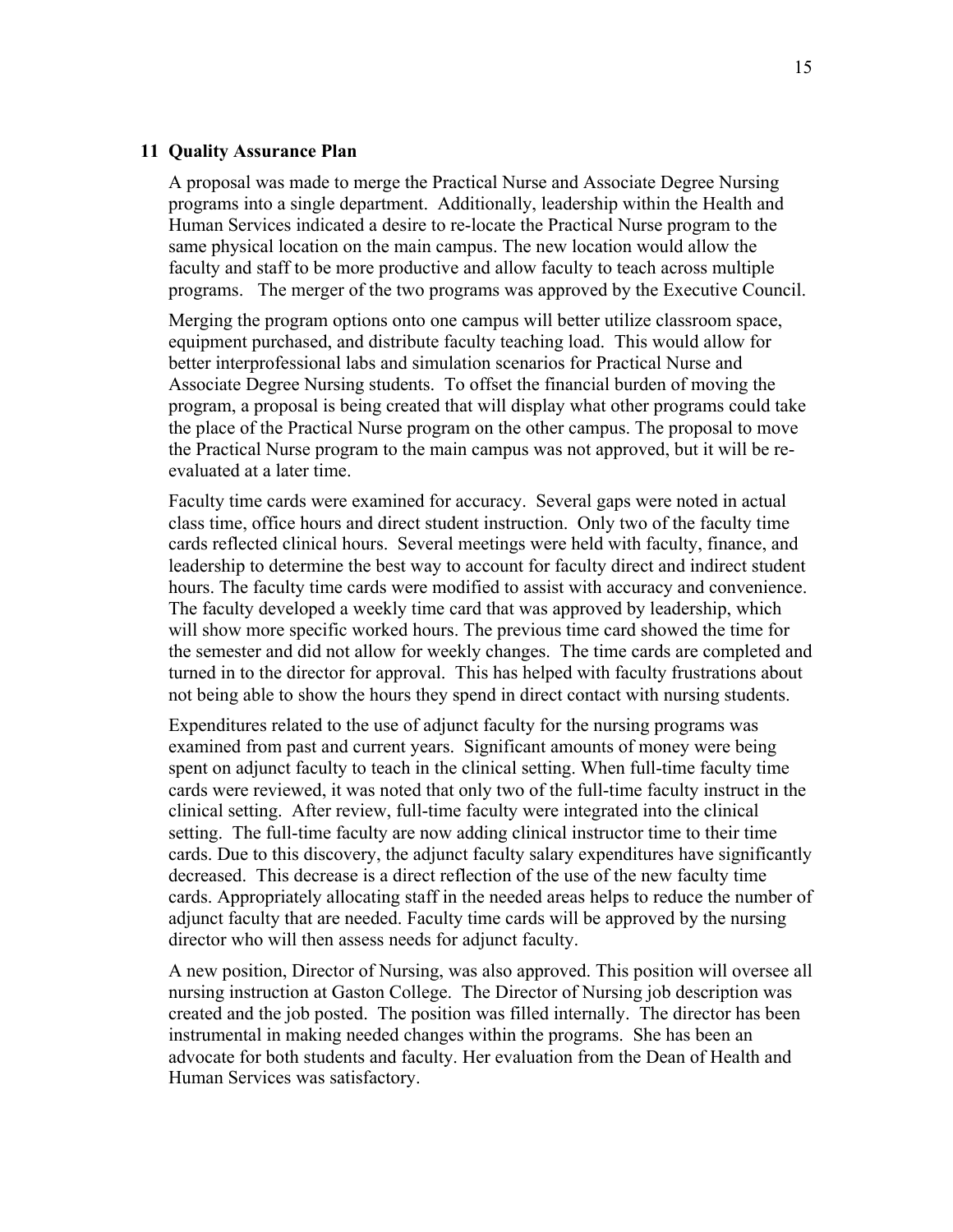A new student program emerged from this project. The development of a Health Sciences Learning Center has been implemented for the students. This came about because of the faculty needs regarding one-on-one instruction. The faculty members staff the learning center and are allowed to use that time toward direct student interaction on their time cards.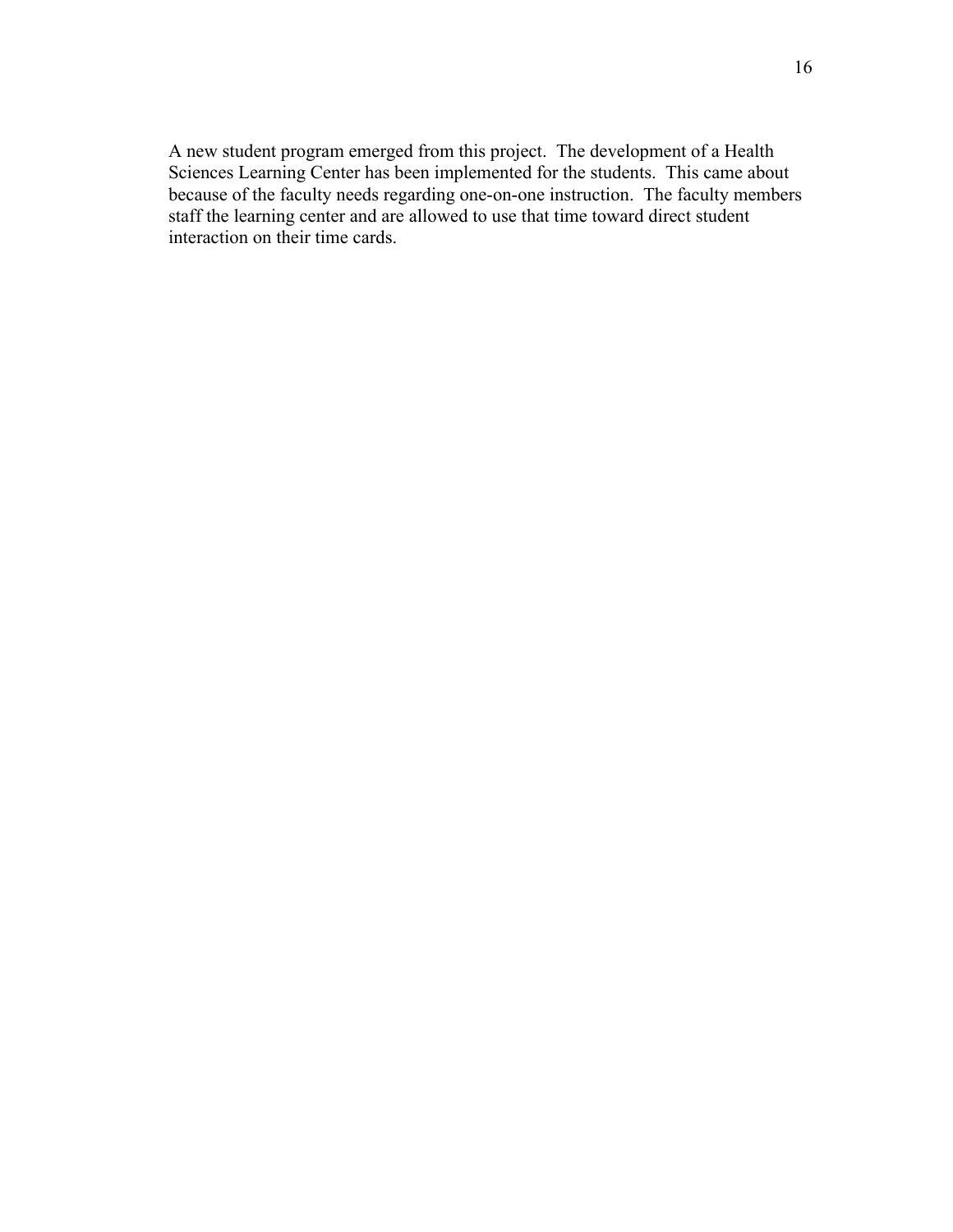### **Appendix A**

### **Position Description**

**Title:** Director of Nursing **Grade:** 16

**Summary**

The Director of Nursing will provide leadership for the Associate Degree Nursing (ADN), Practical Nursing (PN), and Nurse Aide (NAS) programs, including curriculum development, economic and workforce initiatives, initiating and realizing College projects, and fostering and strengthening community partnerships.

### **Duties and Responsibilities**

- **1.** General Responsibilities: Provide day-to-day leadership for the Nursing Department, including guiding program initiatives and nursing instructors to achieve program objectives. Promote an attitude of teamwork among staff, instructors, students, and community representatives and support the efforts of other team members to achieve success. Collaborate with the Dean in the administration of College policies and procedures and divisional guidelines. Represent the College, the Division, and the College's Nursing Program by communicating information on various topics, answering questions, and resolving concerns. Participate in the unit planning process for the division, adhere to the Administrative Code and Rules in accordance with the North Carolina Board of Nursing and the Nursing Practice Act, and the American Nurses Association (ANA) *Code of Ethics for Nurses with Interpretive Statements*, as updated.
- **2.** Program and Instruction Coordination: Provide day-to-day direction and coordination of full- and part-time teaching assignments and oversee orientation of new instructors on position and program duties and responsibilities. Address and resolve concerns, organize and execute tasks in support of the program, and monitor activities and results. Review and ensure that instructor credentials meet or exceed program requirements and develop and maintain standards of instructional quality. In collaboration with the professional development department and divisional leadership, develop a professional development plan for full- and part-time instructors.
- **3. Programs and Curriculum:** Responsible for curriculum accreditation and approval. Develop and implement strategies to improve efficiency and effectiveness of courses and programs. Remain current on emerging healthcare trends and identify and assess community training needs. Review existing programs for continuous improvement, assist in the development of new programs to meet changing needs, and make recommendations as appropriate. Evaluate and develop materials for recommended changes and implement ADN, PN, and NA curriculum, including the development of program outcomes. Oversee the preparation of curriculum course schedules, course descriptions, outlines, and objectives, and approve textbooks and supplementary materials. Develop new, innovative, and/or flexible courses, programs (including cooperative programs), systems, policies, and procedures to facilitate the enhancement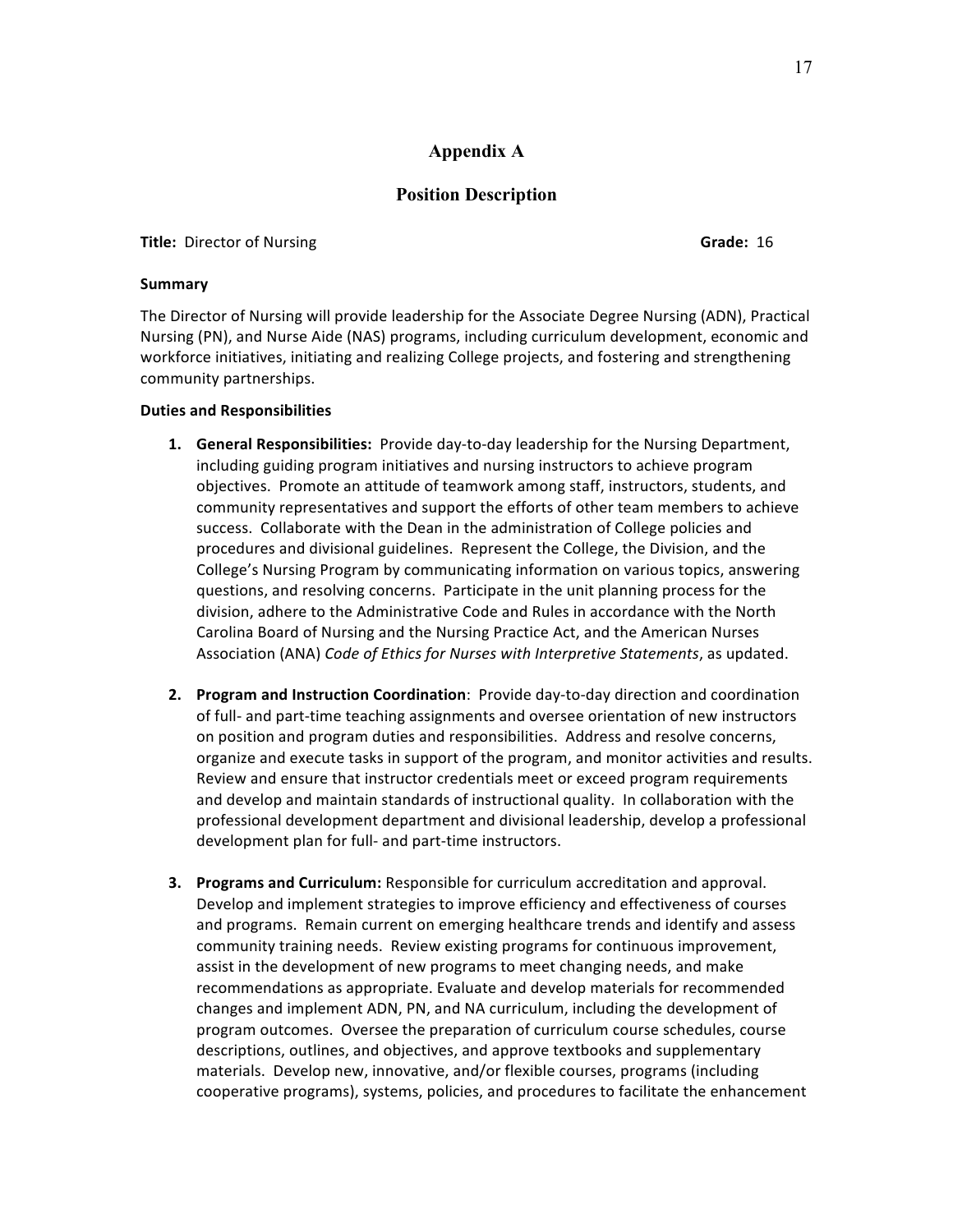of community education based on need. Review and ensure that instructional facilities and equipment meet or exceed program requirements.

- **4. Students**: Champion student success through support, recognition, and involvement in other College activities. Develop, implement, and evaluate student admission, progression, and graduation requirements. Direct the advisor-advisee program for students within the department. Assist with the recruitment, registration, and orientation of new students.
- **5. Committees:** Lead, facilitate, and coordinate team and committee meetings. Plan and coordinate advisory committee meetings. As needed and requested, serve as chair of divisional academic appeals committee. Collaborate with others in selecting individuals to serve on the curriculum advisory committee.
- **6.** Budget: Prepare, administer, and oversee the budgets that relate to the management of curriculum equipment and supply inventory.
- **7.** Marketing/Public Relations/Community Partnerships: Assist with the review, development, and revision of various College and division publications. In collaboration with the divisional personnel, work closely with the College's marketing function to market and promote the College and the nursing programs, and identify public relations opportunities to promote the College and the division, which may include public speaking events. Foster positive community relations through maintaining regular contact with various vocations and represent the College as a member of various community and civic organizations and functions.
- **8. Recordkeeping:** Maintain all required College records pertaining to the Nursing Program. In collaboration with the Dean, assist with contractual agreements with clinical and other agencies.
- **9. Teaching Responsibilities:** May teach day, evening, and/or weekend classes and clinical labs in multiple modes at multiple instruction sites and in multiple nursing program options, including during summer semester.
- **10. Other:** Maintain a high standard of professional and ethical practice in representing the College. Maintain confidentiality of sensitive and/or confidential information. Demonstrate a thorough knowledge of the field or discipline with continued adherence to professional accountability. Provide a high level of service to customers by establishing and maintaining effective working relationships and partnerships. Accept responsibility for managing situations and problems. Utilize independent judgment in problem-solving of complex issues. Work cooperatively with team members and colleagues, contributing positively and constructively to the achievement of team and College objectives. Adhere to the College's policies, procedures, and other established guidelines, including the North Carolina Community College System, North Carolina Board of Nursing, and accrediting agencies. Perform other duties as assigned, including special projects.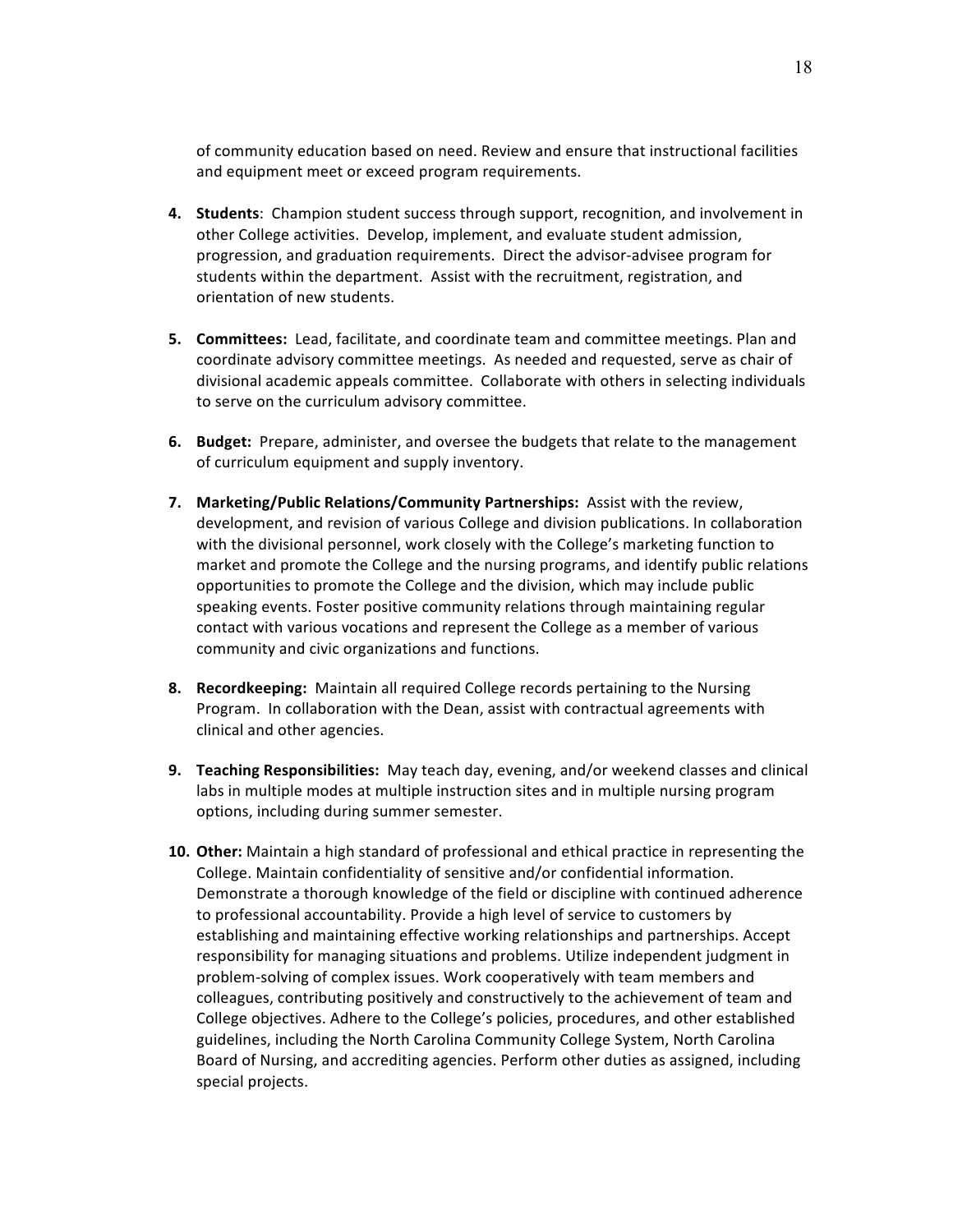### **Education, Skills, and Abilities**

- Master of Science degree in Nursing from a regionally accredited institution required.
- Current unrestricted license as a registered nurse in North Carolina required.
- Must meet minimum SACS criteria and the minimum criteria of other pertinent accrediting, licensing, and credentialing agencies in the area of teaching assignment.
- Prior to, or within the first three years of employment, must complete a preparation in teaching and learning principles for adult education, including curriculum development, implementation, and evaluation per the North Carolina Board of Nursing.
- North Carolina Nursing Director training preferred.
- Ability to read, analyze, and interpret common scientific and technical journals, financial reports, and legal documents.
- Ability to respond to common inquiries or complaints from customers, regulatory agencies, or members of the business community.
- Ability to write speeches and articles for publication that conform to prescribed style and format. Ability to effectively present information to top management, public groups, and/or boards of directors.
- Ability to define problems, collect data, establish facts, and draw valid conclusions.
- Ability to interpret an extensive variety of technical instructions in medical terminology, mathematical or diagram form, and deal with several abstract and concrete variables.

### **Experience**

- Minimum of two years' full-time employment in direct patient care required.
- Prior college-level teaching experience required.
- Prior administrative leadership experience in higher education at the academic departmental, divisional, or discipline level required; community college experience preferred.
- Community college teaching experience and knowledge of curriculum development preferred.
- The ability to incorporate technology and interactive strategies in teaching is required.

### **Physical Requirements**

The Physical Requirements for this position are documented on a separate document entitled: *Physical Requirements for Nursing Instructor Positions*.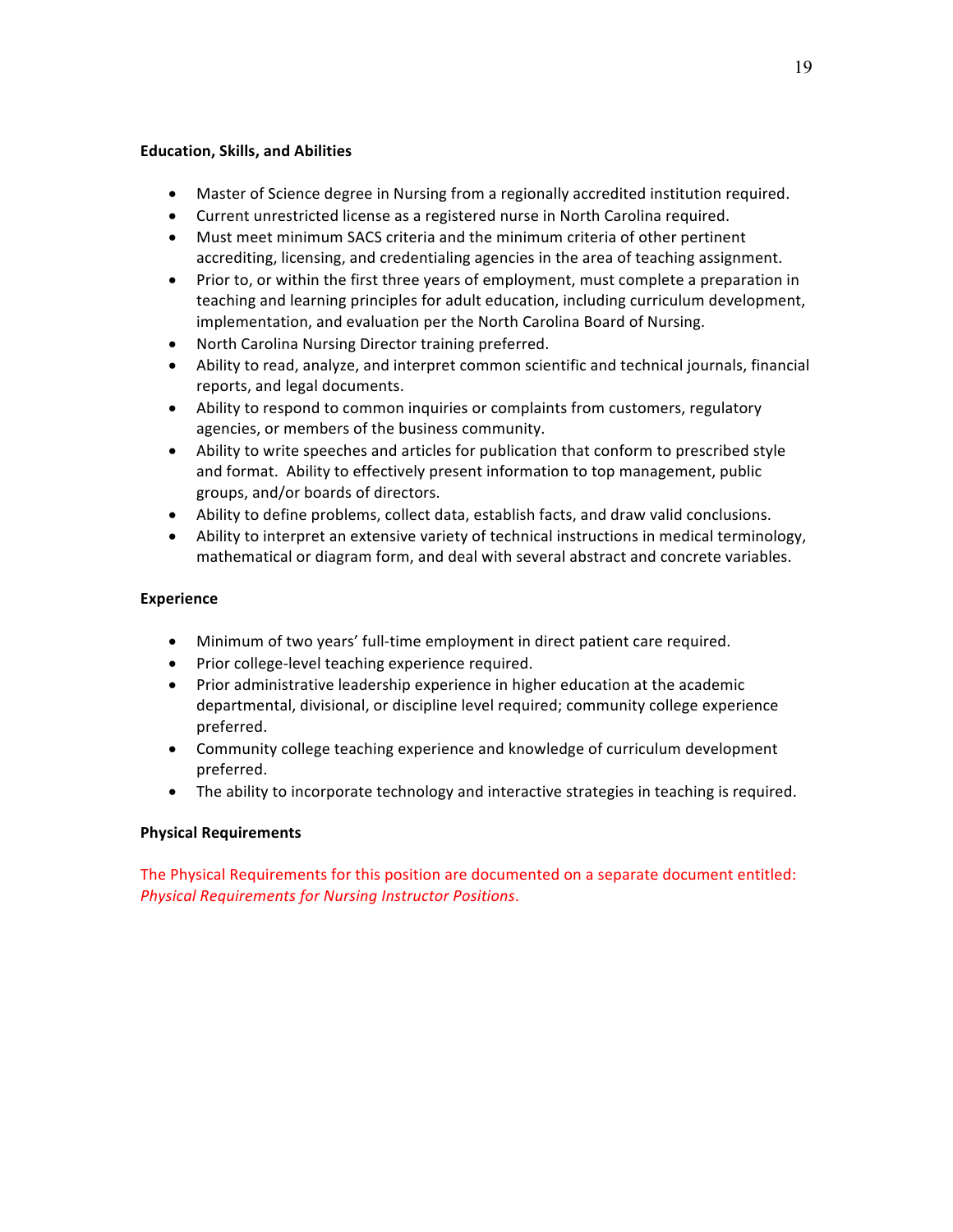# **Appendix B**

## **Faculty Time Cards Example**

| <b>Faculty Name:</b>   |  |
|------------------------|--|
| Program:               |  |
| <b>Semester</b>        |  |
| <b>Courses Taught:</b> |  |

| <b>Faculty Load Hour Descriptions</b>                                    | <b>Direct</b> | <b>Indirect</b> |
|--------------------------------------------------------------------------|---------------|-----------------|
|                                                                          | Load          | Load            |
|                                                                          | Contact       | Contact         |
|                                                                          | <b>Hours</b>  | <b>Hours</b>    |
| LECTURE/THEORY/CLASS                                                     |               |                 |
| Lecture Hrs. (total lecture hours/ 16 weeks or 10 weeks in summer)       |               |                 |
| <b>DIRECT</b>                                                            |               |                 |
| <b>STUDENT ENROLLMENT</b>                                                |               |                 |
| Assigned Academic Coach of 20 or fewer students (1 contact Hr.)          |               |                 |
| 16 weeks or 10 weeks in summer<br><b>DIRECT</b>                          |               |                 |
| Assigned Academic Coach of 21 to 40 students (2 contact Hrs.)            |               |                 |
| 16 weeks or 10 weeks in summer<br><b>DIRECT</b>                          |               |                 |
| Assigned Academic Coach of 41 to 60 students (3 contact Hrs.)            |               |                 |
| 16 weeks or 10 weeks in summer<br><b>DIRECT</b>                          |               |                 |
| <b>CLINICAL</b>                                                          |               |                 |
| Clinical Instruction Hrs. (a maximum 1:10 ratio in a clinical setting or |               |                 |
| based on clinical facility requirements and patient safety.) Must meet   |               |                 |
| NCCCS clinical definition*                                               |               |                 |
| (total clinical instruction hours/16 weeks or 10 weeks in summer)        |               |                 |
| <b>DIRECT</b>                                                            |               |                 |
| Clinical Supervision (preceptorship)                                     |               |                 |
| Each student scheduled for 96-143 Hrs. will be visited in person 4       |               |                 |
| times during the clinical experience (2 clock Hrs.= a student visit).    |               |                 |
| Each student scheduled for 144-240 Hrs. will be visited in person 6      |               |                 |
| times during the clinical experience (2 clock Hrs = a student visit).    |               |                 |
| (# students $_{\_}X_{\_}$ clock hours = hours for semester / 16 weeks    |               |                 |
| or 10 weeks in summer)<br><b>DIRECT</b>                                  |               |                 |
| Simulation Instruction - on campus simulation instruction                |               |                 |
| (total simulation hours/16 weeks or 10 weeks in summer)<br><b>DIRECT</b> |               |                 |
| <b>LABORATORY</b>                                                        |               |                 |
| Experiential Laboratory Work Hrs. (Increasing student's knowledge        |               |                 |
| without return demo - example: lab demonstration/practice)               |               |                 |
| (total experiential laboratory work hours/16 weeks or 10 weeks in        |               |                 |
| summer)<br><b>DIRECT</b>                                                 |               |                 |
| Faculty Directed Laboratory Work Hrs. (Structured Demo by instructor     |               |                 |
| with immediate student application/skill validation)<br><b>DIRECT</b>    |               |                 |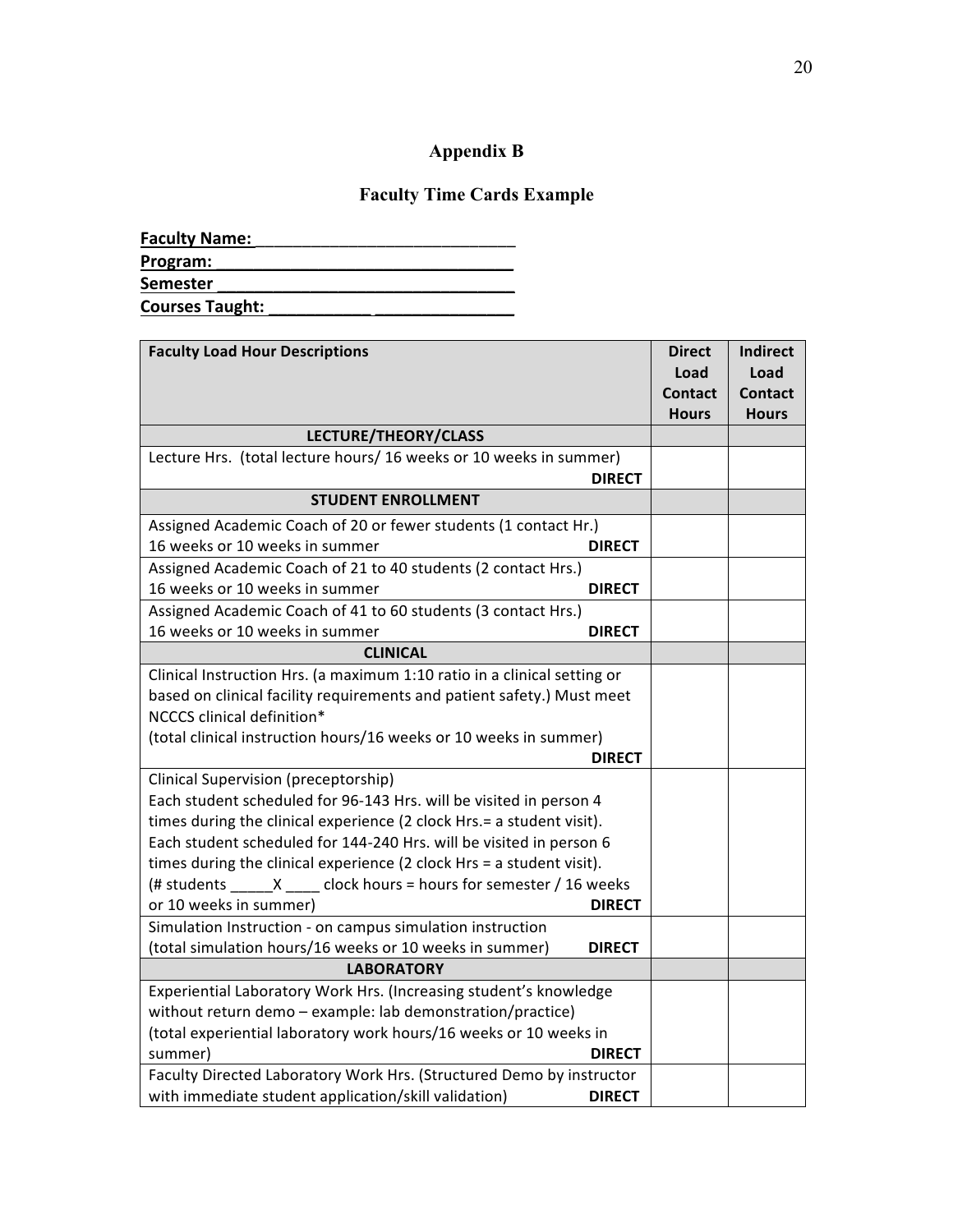| (total faculty directed laboratory work hours/16 weeks or 10 weeks in                     |  |
|-------------------------------------------------------------------------------------------|--|
| summer)                                                                                   |  |
| <b>HEALTH LEARNING CENTER</b>                                                             |  |
| Face to Face Health Learning Center Hrs.-hours must be approved by                        |  |
| Director                                                                                  |  |
| (total face to face Health Learning Center hours/16 weeks or 10 weeks                     |  |
| <b>DIRECT</b><br>in summer)                                                               |  |
| MISC.                                                                                     |  |
| Independent Study (must be approved by the Director, Dean and VP<br>for Academic Affairs) |  |
| Release Hour (Release Time must be approved by the Director, Dean                         |  |
| and VP for Academic Affairs)                                                              |  |
| Office Hrs.                                                                               |  |
| (Total number of office hours/16 weeks or 10 weeks in summer)                             |  |
| <b>INDIRECT</b>                                                                           |  |
| Clinical Planning Lead for course (determine number of adjunct                            |  |
| needed for course, plan clinical schedules, conduct adjunct clinical                      |  |
| faculty orientation, assign faculty contact person for adjunct clinical                   |  |
| faculty, send Kim Warwick passwords/badge request forms for clinical,                     |  |
| request and assign preceptors for course, assure clinical evaluations                     |  |
| are done, and upload student clinical hour log sheets to shared drive)                    |  |
| 1 Lead per course that has clinical hours.                                                |  |
| Course with 1-50 students: 1 contact hr. Course with >50 students: 2                      |  |
| contact hr.                                                                               |  |
| Course NUR<br><b>DIRECT</b>                                                               |  |
|                                                                                           |  |
| Simulation Planning Lead for course (curriculum development of                            |  |
| simulation, plan simulation schedule, prep simulation lab for                             |  |
| simulation, collaborate with other disciplines in simulation, manage                      |  |
| simulation equipment/resources, and develop evaluation of                                 |  |
| simulation) 1 Lead per course that has simulation hours.                                  |  |
| Course with 1-50 students: 1 contact hr. Course with >50 students: 2                      |  |
| contact hr.                                                                               |  |
| Course NUR<br><b>DIRECT</b>                                                               |  |
|                                                                                           |  |
| <b>Total Contact Hours =</b>                                                              |  |

| <b>Total Direct Instruction Hours</b>            |  |
|--------------------------------------------------|--|
| <b>Total Indirect Hours</b>                      |  |
| <b>Total Number of Hours (add columns above)</b> |  |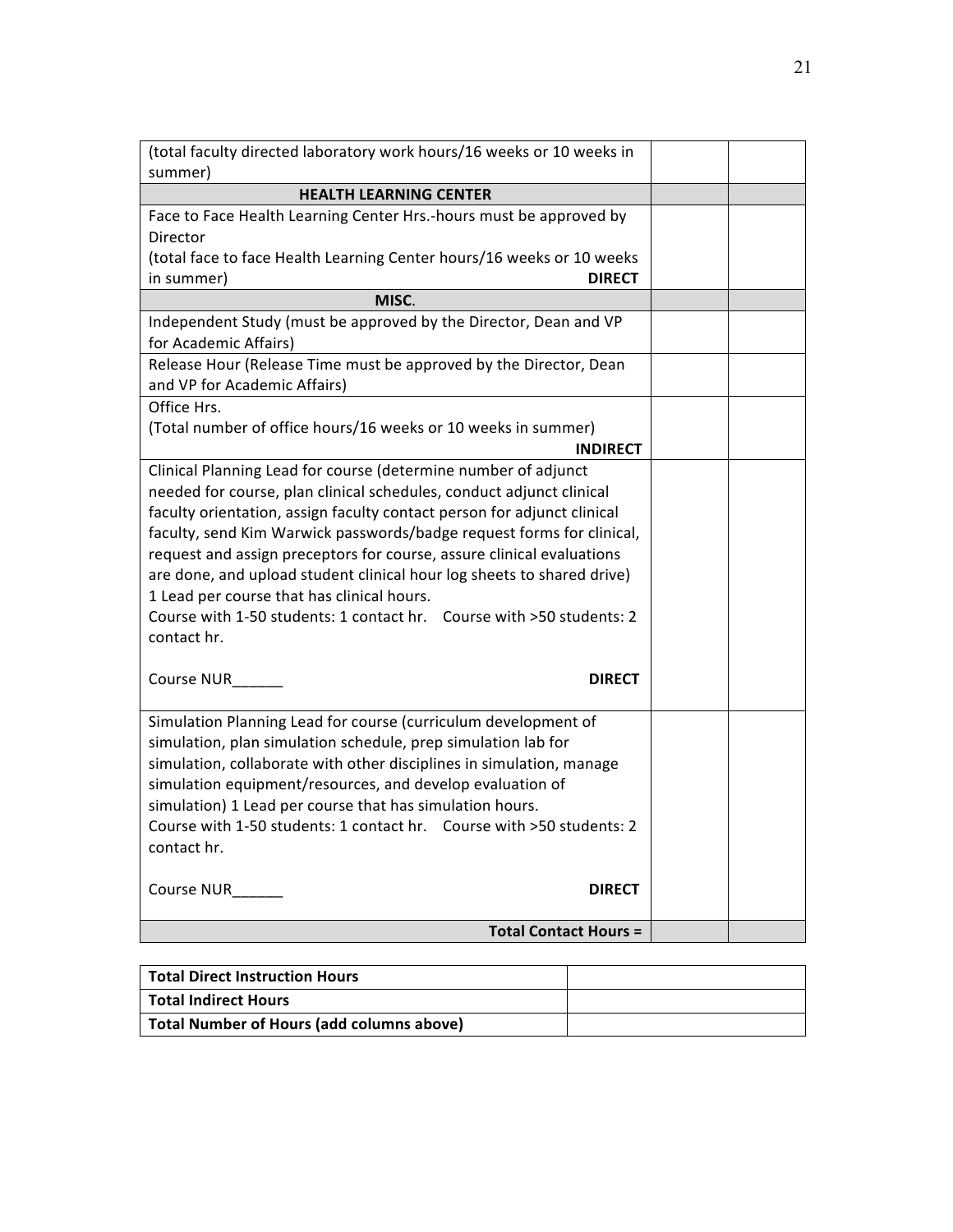### **Totals: 288 Hours Direct Instruction / Semester 480 Hours Total / Semester (To Include Direct & Indirect Activities)**

*\*Clinical - Clinical practice provides an opportunity for health science students to apply knowledge and skills in their delivery of care in a health care setting. A qualified faculty member, clinical instructor, or preceptor, as defined by the program related approving or accrediting body, shall supervise clinical practice to provide the student with learning experiences related to the program and to monitor and assess the student's application of skills. Clinical practice may utilize experiences that simulate realistic clinical experiences to meet the curriculum and course objectives. The percentage of simulation experiences substituting for traditional clinical practice and the qualifications of faculty providing the simulation experience must comply with the guidelines of the applicable health science accrediting and approving bodies. Appropriate substitutions for the "traditional" clinical would include: orientation, capstone competency evaluations/exams, journal reviews, case studies, reflective journaling, service learning, peer mentoring, clinical debriefs, ground rounds teaching/research projects, online projects related to clinical, etc. (Section 23, Community College Procedures Manual page 23-10)*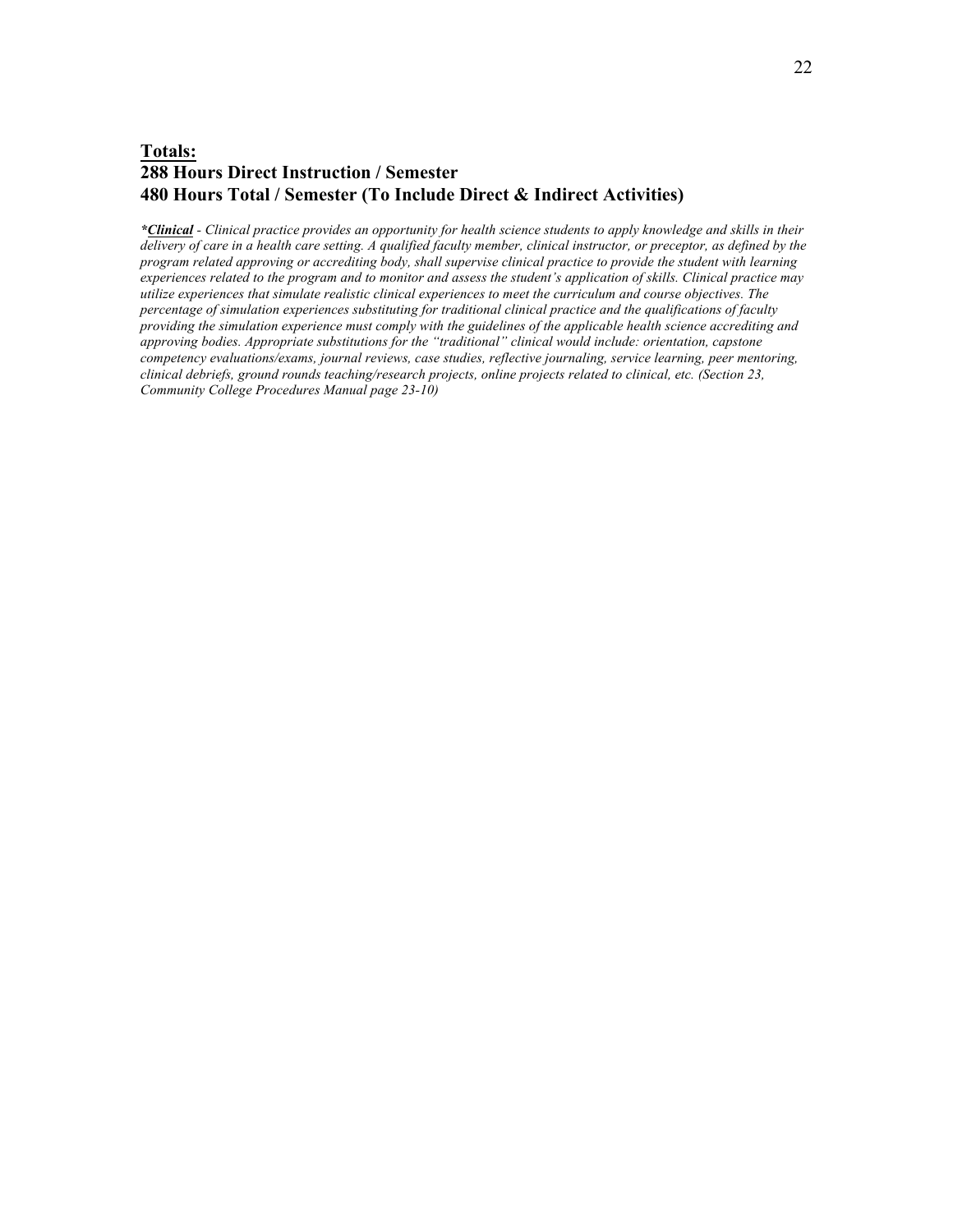#### **Appendix C**

#### **Professional Literature Review**

The significant challenge that the organization faces is a restructuring of the organization chart and allocation of staff throughout the organization. The college has been tasked with determining a way to combine like programs into one school. This will include leadership changes, staff changes, and new policies. A literature review was completed focusing on organizational structure. The search resulted in an abundance of articles on the subject. Several common themes emerged: organizational culture change, vision, and leadership.

### **Organizational Culture Change**

The culture of an organization is all the values and beliefs that the organization has created to guide the mission. When a change is needed, those values and beliefs must be taken into consideration. It requires dedication, knowledge, and motivation to create a change. There are many ideas on how to make a culture change within an organization. John Kotter's eight step change management model was referenced several times as a model to adapt and use when implementing a significant change. Kotter's model focuses on urgency, vision, resistance, and wins. (Springer et al, 2012). Culture is influenced by the internal (employees) and the external (environment) relationship within the organization. Therefore, the groups within an organization need to have input into the culture of the organization (Ahmed, Singh, & Al-Nahyan, 2017). Springer et al. (2012) also notes that employees input is necessary for organizational change. A change in culture is closely related to job satisfaction of employees. Springer et al. (2012)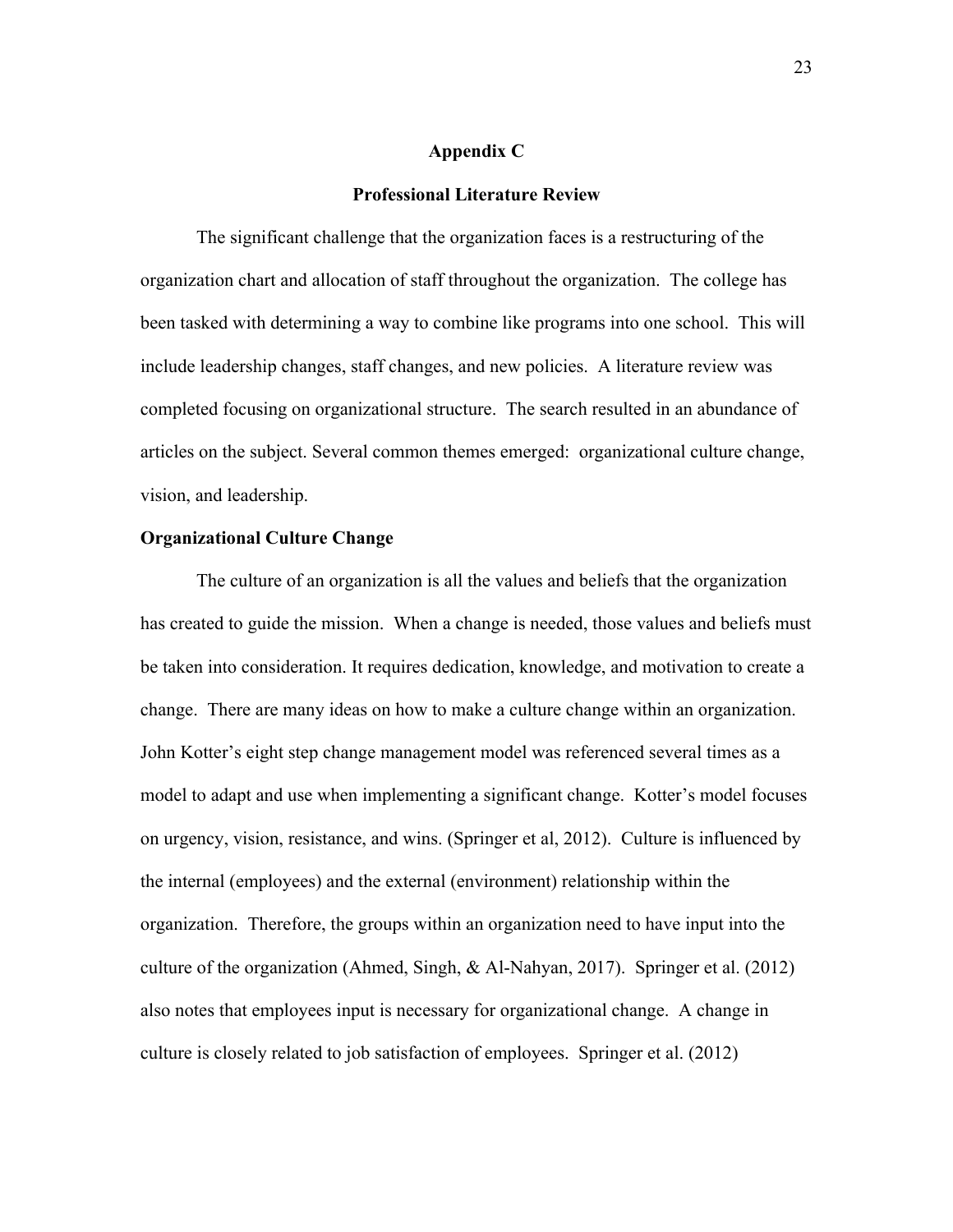references supervision, working conditions, and relationships with coworkers as factors affecting culture and job satisfaction.

### **Vision**

A common topic included in multiple articles was the reference to vision. Vision is described as an idea, a perfect future goal, a set of core values, and a direction for growth and change (Haque, TitiAmayah, & Liu, 2016). It is important for the vision to mimic the values of the organization in order for the change to be sustainable. According to Heckelman (2017), "a compelling vision is often the motivator for change" (p. 16). Organizations must have a vision that promotes the change so that employees will understand and be more willing to accept the change. Magrum and Weber (2018) echo the importance of establishing a vision by the change team that provides a direction for the organization. The vision is a fundamental aspect of the strategic plan and the restructuring process.

### **Leadership**

Another theme that emerged through the research of organization restructuring was effective leadership. Leadership is vital in the change process at organizations. Leaders are able to motivate change, provide support, obtain employee support, and lead in the transition. Hussain et al. (2016), examines Kurt Lewin's change model (unfreezing, changing, refreezing) and leadership style to describe effective change within an organization. Transformational leaders are the most important factor for a change to be success due to their inspirational, motivational, and encouraging leadership style. Effective leaders possess the ability to influence employees to achieve goals, promote values, and sustain the business of the organization (Hao  $\&$  Yazdanifard, 2015).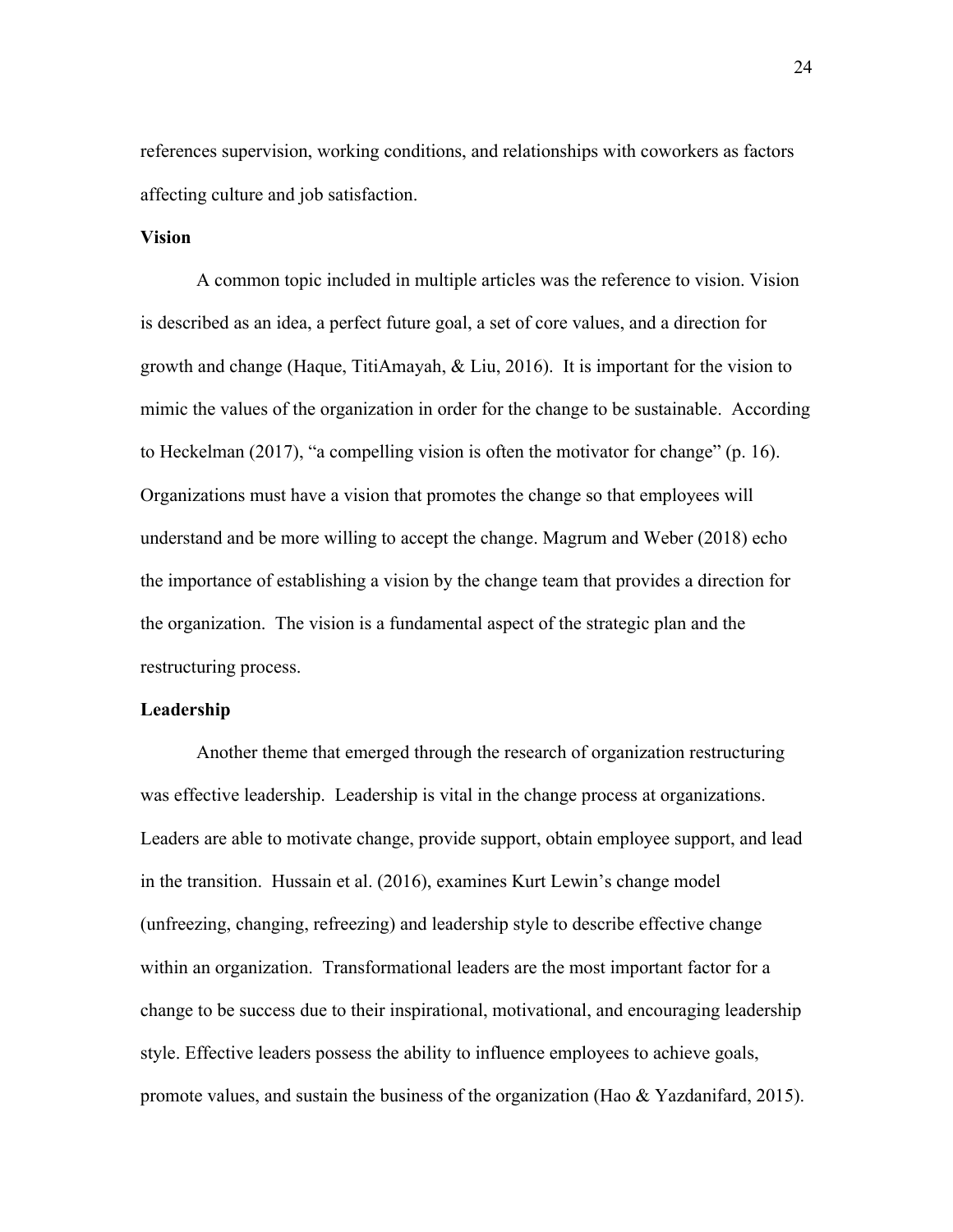Leaders are important in the change process and play a dominant role in defining the culture of the organization. The culture of the organization must be examined before a change initiative such as organizational restructuring, can occur. Leaders should use their knowledge of the organization to assess cultural values, trend, and rules (Kargas  $\&$ Varoutas, 2015). According to Hao & Yazdanifard (2015), "leadership can shape a good culture" (p. 2). This is a very bold statement. Strong leaders should shape the culture of the organization and not have the culture shape them or their abilities.

### **Summary**

Organizational structure and culture change go hand-in-hand according to the literature. To be successful with a change in an organizational structure, a culture change must also occur. Culture must be studied to allow for a transformation in the behaviors of the organization. Culture change in an organization will involve identifying and changing assumptions that have been established within the organization. Literature also suggests that a strong leader must lead the change by following the vision of the organization. Leaders, in general, provide direction to their employees. They are aligned with the organizations policies and procedure and they are committed to upholding the mission and values. Organizational structure is multidimensional and once the culture is established and the right people are in place the structure of the organization can be defined.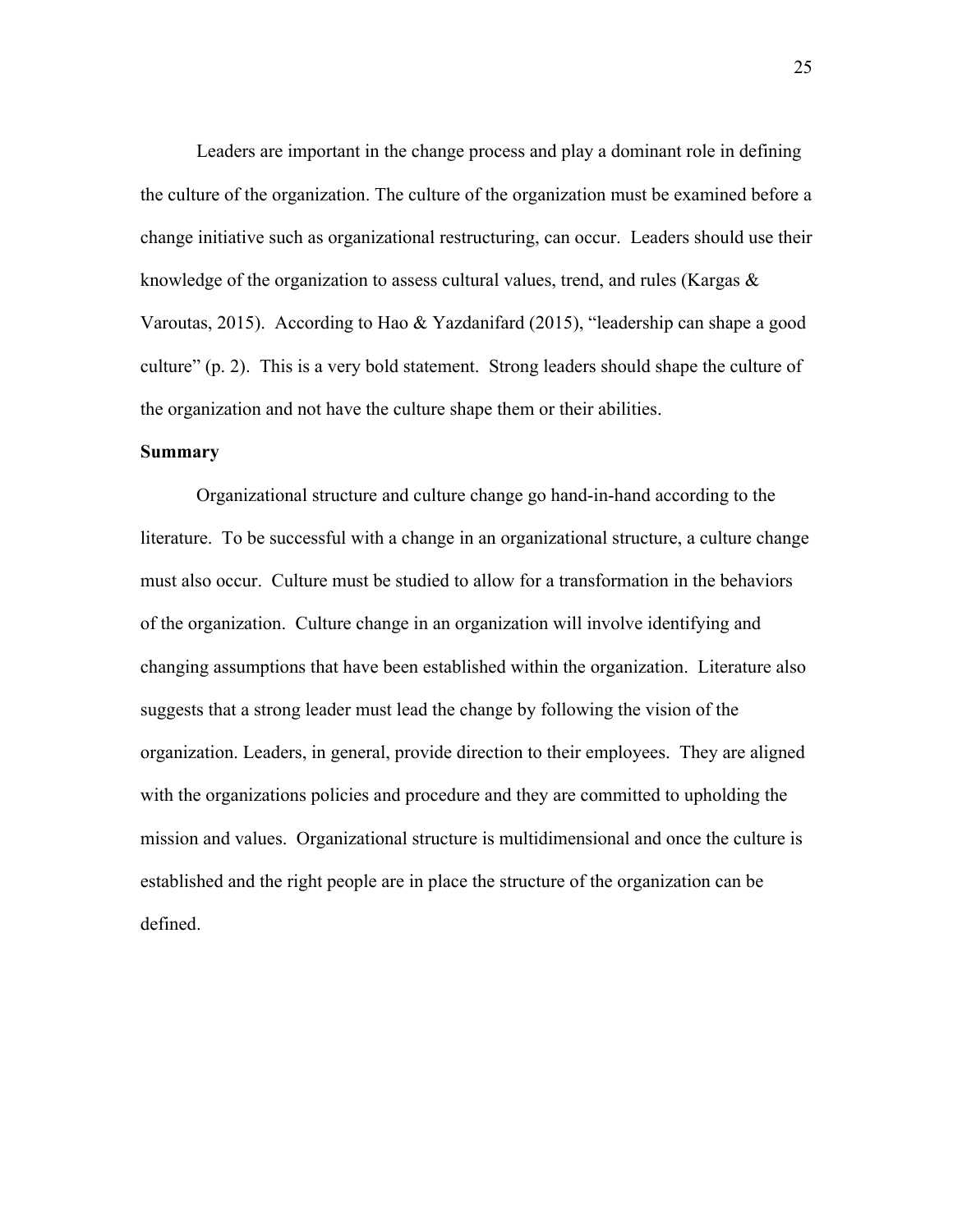#### References

- Ahmed, A., Singh, S. K., & Al-Nahyan, M. (2017). Change management through leadership: The mediating role of organizational culture. *International Journal of Organizational Analysis, 25*(4). https://doi.org/10.1108/IJOA-01-2017-1117
- Ajagbe, M. A., Cho, N.M., Udo, E.E., Peter, O.F. (2016). How organizational structure aids business performance. *CLEAR International Journal of Research in Commerce & Management, 7*(8)*,* 64-68.

Gaston College. (2020). Mission, Vision, and Strategic Plan.

- Haque, M. D., TitiAmayah, A., & Liu, L. (2015). The role of vision in organizational readiness for change and growth. *Leadership & Organization Development Journal, 37*(7). https://doi.org/10.1108/LODJ-01-2015-0003
- Hao, M. J. & Yazdanifard, D. (2015). How effective leadership can facilitate change in organizations through improvement and innovation. *Global Journal of Management and Business Research, 15*(9). https://journalofbusiness.org/ index.php/GJMBR/article/view/1737
- Heckelman, W. (2017). Five critical principles to guide organizational change. *OD Practitioner, 49*(4).
- Hussain, S. T., Lei, S., Akram, R., Haider, M.J., & Hussain, S. H. (2016). Kurt Lewin's change model: A critical review of the role of leadership and employee involvement in organizational change. *Journal of Innovation & Knowledge*, *3*, 123-127. https://doi.org/10.1016/j.jik.2016.07.002